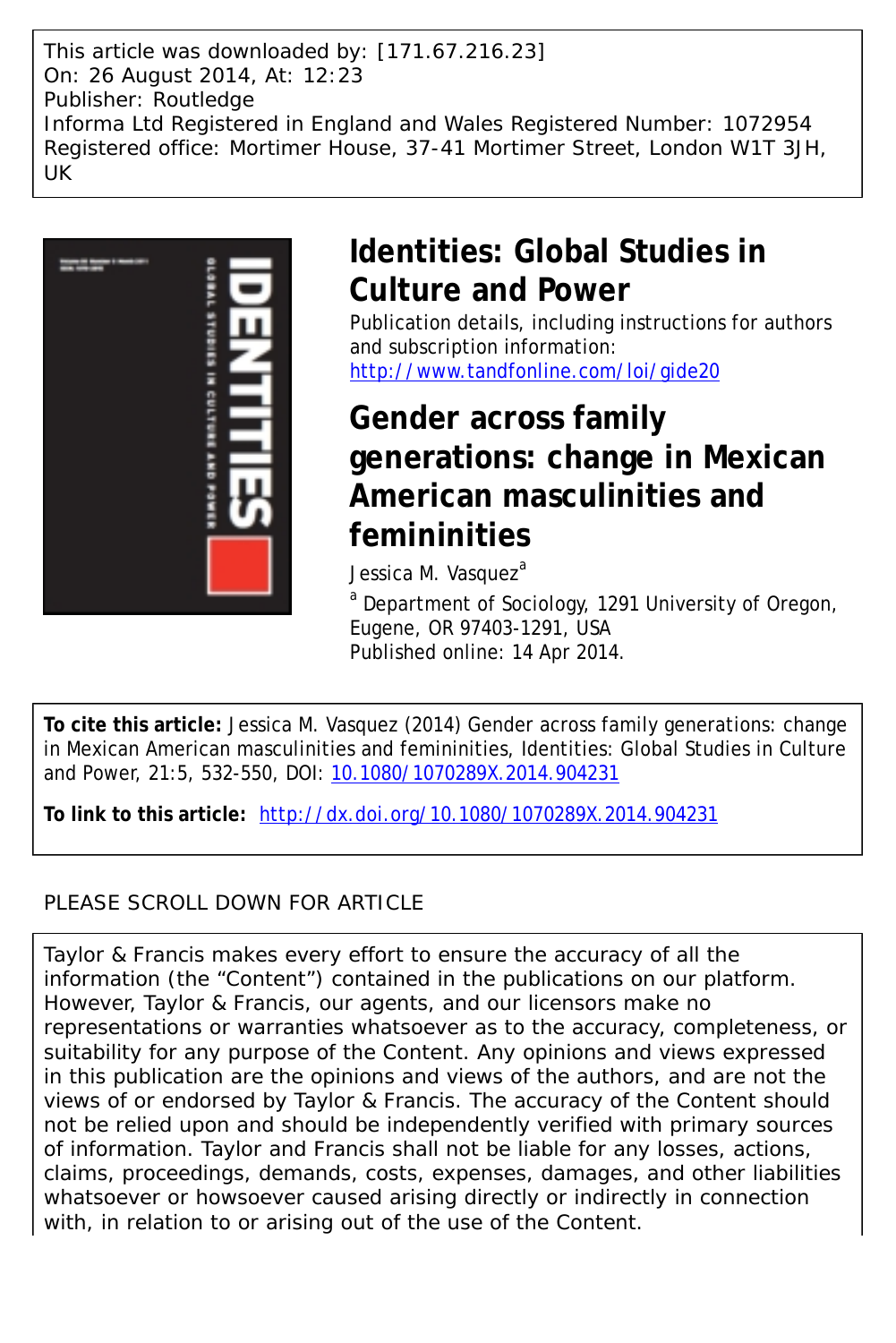This article may be used for research, teaching, and private study purposes. Any substantial or systematic reproduction, redistribution, reselling, loan, sublicensing, systematic supply, or distribution in any form to anyone is expressly forbidden. Terms & Conditions of access and use can be found at [http://](http://www.tandfonline.com/page/terms-and-conditions) [www.tandfonline.com/page/terms-and-conditions](http://www.tandfonline.com/page/terms-and-conditions)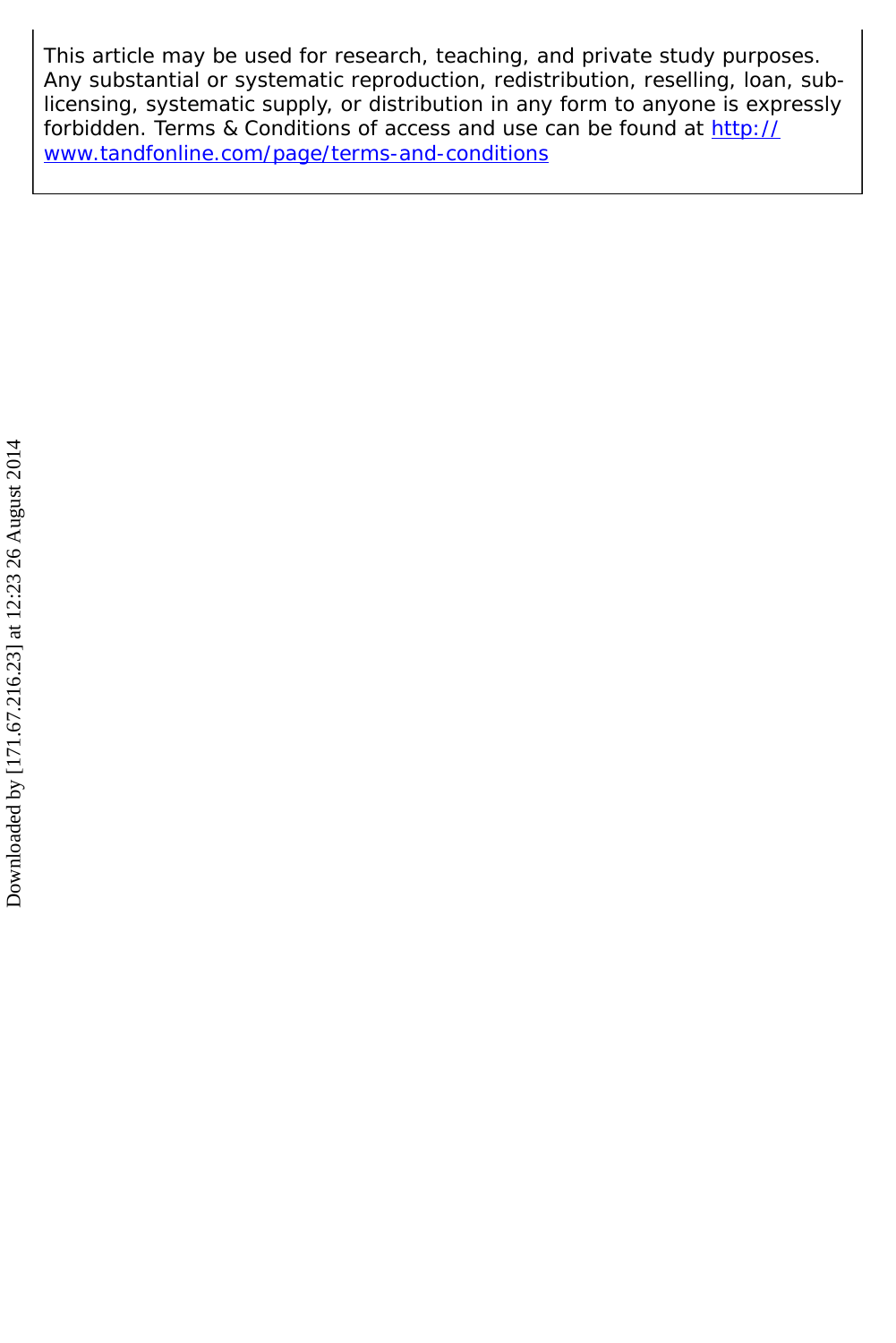### Gender across family generations: change in Mexican American masculinities and femininities

Jessica M. Vasquez

(Received 28 October 2012)

How do conceptions of gender – attitudes, expectations, and behaviours – change from generation to generation in Mexican American families? The notion of gender as socially constructed allows for the possibility of change, yet existing studies documenting change provide insight into why gender changes occur but do not sufficiently describe how this process happens. Based on interviews with three-generation Mexican American families in California, this article finds that reflection on natal family experiences and intergenerational family communication – autobiographical stories, lessons, and advice – are mechanisms that shift masculinity, femininity, and gender relations. Men use their natal family dynamics to rethink male dominance in favour of improved familial and romantic relationships whereas women consider their biographies and cross-generational advice to challenge patriarchy and become more educated and assertive. Families are crucibles of social change: reflection on natal family experiences and communication that crosscuts family generations actualise and initiate paradigm shifts about gender.

Keywords: family; femininity; gender; migration; masculinity; Mexican American; social change

How do conceptions of gender shift across generations in Mexican American families? This article argues that contemplation of natal family experiences and intergenerational family communication – autobiographical stories, lessons, and advice – have formative influence on how conceptions of gender shift across generations in Mexican American families. Families are the first agents of gender socialisation (Hill and Sprague [1999](#page-18-0)), creating value systems about gender as people share experiences across generations. Mexican American families exhibit a unique constellation of features derived from their…specific context' such as class status, familism, and nonexclusive mothering that shape both gender and ethnic group identity (Segura and Pierce [1993](#page-19-0), p. 64). Despite this contextualisation of Mexican Americans, there remains a dearth of knowledge concerning how Mexican American families mediate changes in gender norms. The reasons  $whv$ shifts in beliefs about gender occur include migration, class mobility, and period effects. International migration modifies gender norms as behaviours are adjusted to national contexts (Hondagneu-Sotelo [1994,](#page-19-0) Smith [2006,](#page-19-0) Dreby [2010\)](#page-18-0), socioeconomic status changes diversify gender norms (Coltrane et al. [2004](#page-18-0)), and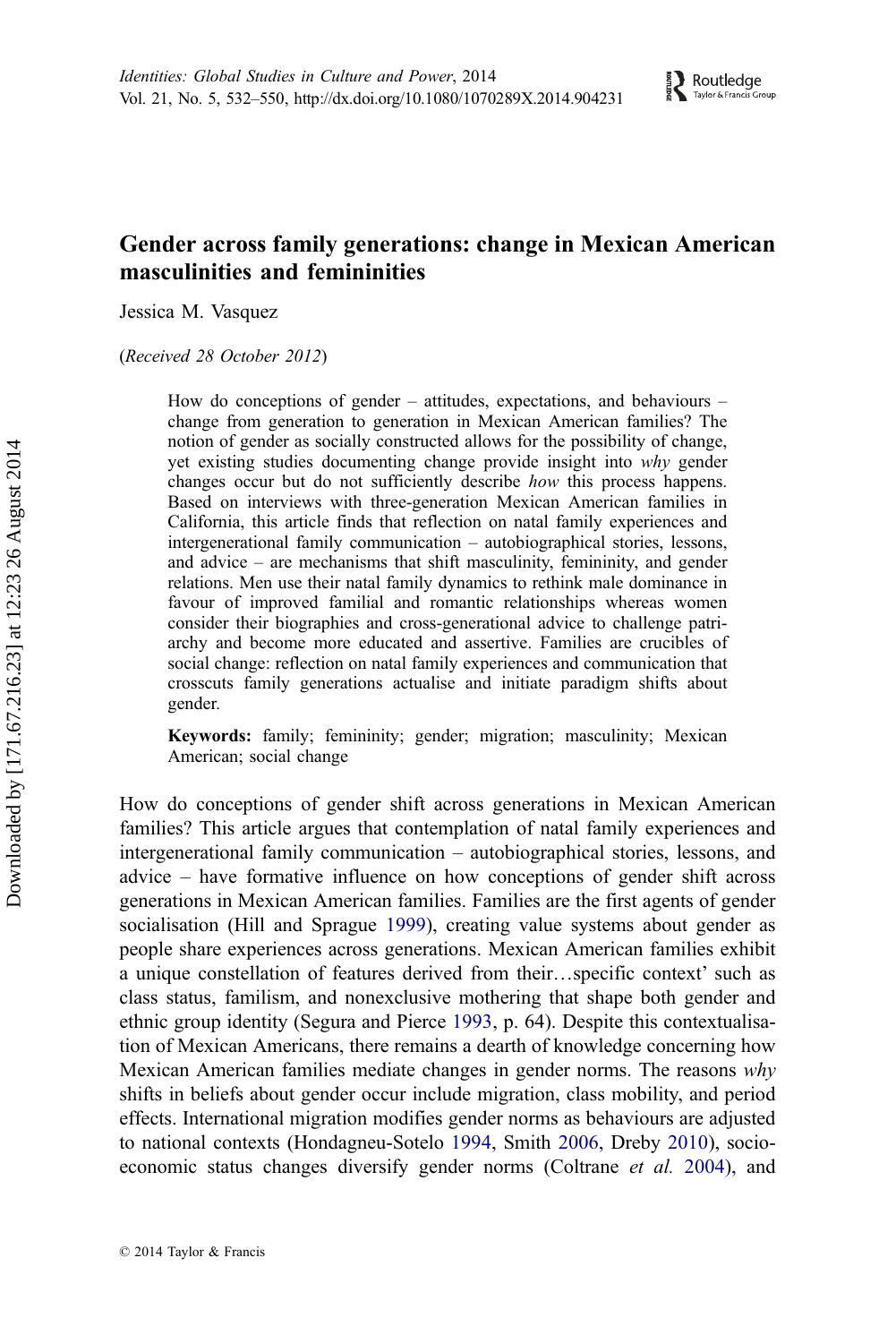period effects, especially the repercussions of social movements such as Civil Rights and feminism, also shift conceptions of gender (Hochschild [1989](#page-19-0)). Yet precisely how shifted beliefs operate in and are transmitted across multiple family generations remains unanswered.

This article draws on interviews with three-generation families in California to answer the question of micro-interactions within Mexican-origin families change conceptions of gender. Mexican Americans are an appropriate case for this study because of their noted higher gender traditionalism and familism (Gonzales [2007](#page-18-0)) relative to non-Hispanic groups. This generalisation concerning Mexican Americans' emphasis on family, while negating notable distinctions (Gutmann [1997\)](#page-18-0), has currency in how Mexican Americans perceive themselves (Vasquez and Wetzel [2009](#page-20-0)). Selecting a racial/ethnic group reputed to have stricter gender norms and higher levels of family-orientation offers a case through which to observe potentially significant levels of change. Examining multi-generation Mexican-origin families headed by immigrant grandparents allows for the analysis of gender shifts across generations. Gender attitudes and norms are liberalising through time (patriarchy is decreasing and women's empowerment is increasing) because of reflection about family experiences and intergenerational family communication.

#### Perspectives on shifts in gender norms

Gender theory has not yet provided a convincing model as to how change occurs. The 'doing gender' approach (West and Zimmerman [1987\)](#page-20-0) roots the accomplishment of gender in interaction, something people enact rather than inherently *are*. This approach positions gender difference as 'an ongoing interaction accomplishment' (West and Fenstermaker [1995](#page-20-0), p. 8). This interactional approach allows for change, for 'if gender is constructed, then it can be deconstructed' (Deutsch [2007,](#page-18-0) p. 108). Social interactions contain the potential for resistance, changed interactional patterns a way to weaken traditional gender system (Hollander). This article investigates the underexplored proposition that 'to understand resistance to gender expectations, we must…focus on social relations and interaction' (Hollander [2002,](#page-19-0) p. 491).

Why and how gender shifts occur are important questions. I review the structural explanations accounting for why gender change arises before moving to how families contribute to this process. International migration, class mobility, social movements, and family relations all influence gender schemas. International migration reshapes gender in the new national context (Hondagneu-Sotelo [1994,](#page-19-0) Smith [2006](#page-19-0), Dreby [2010](#page-18-0)), masculinity and femininity ranging from traditional to more modern forms. As women migrants are emboldened by income-generating activities and increased police protection in the US, men who engage in feminised labour re-envision ideas about gender (Smith [2006\)](#page-19-0). After migration, families generally exhibit 'more egalitarian gender relations in household divisions of labor, family decision-making processes, and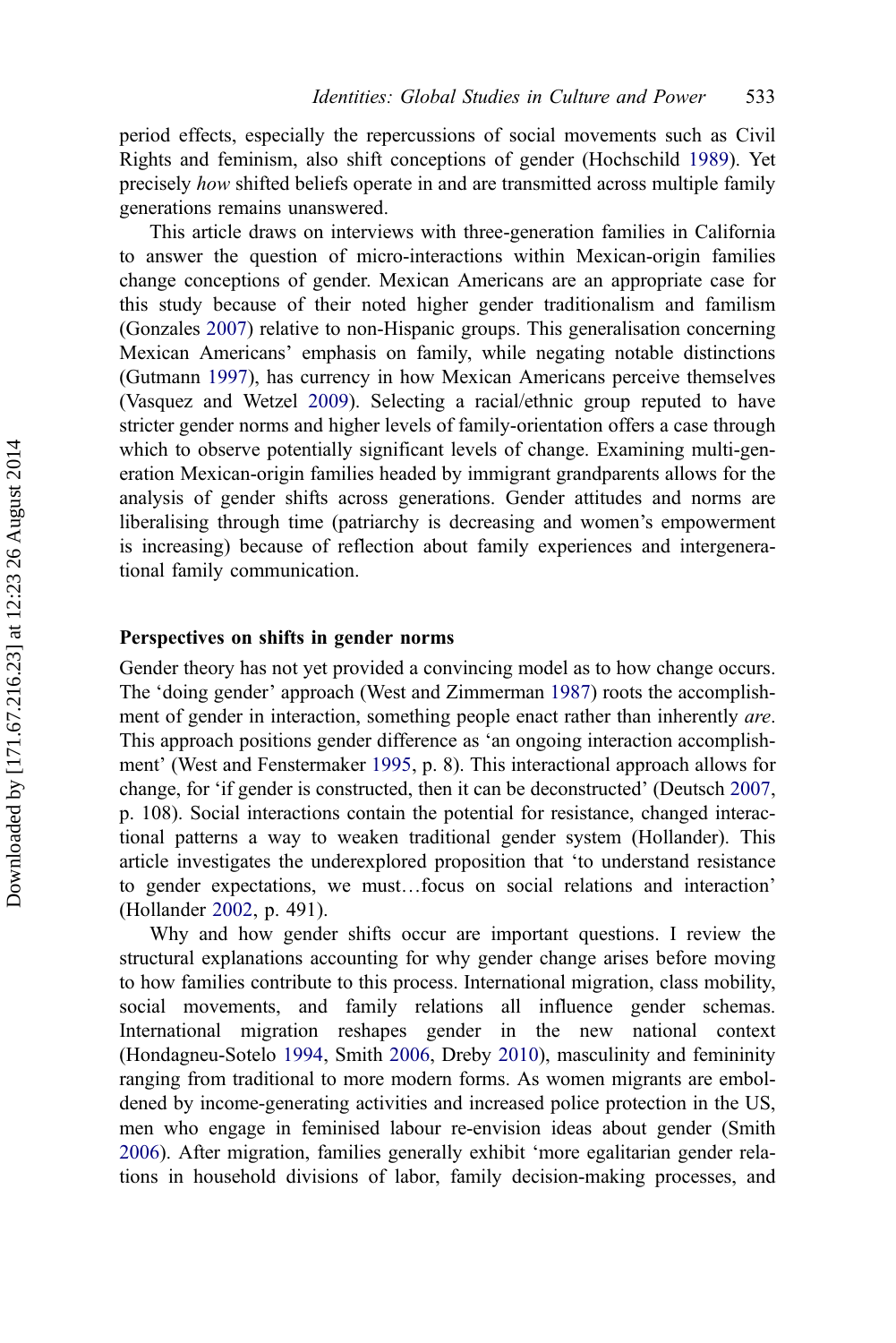women's spatial mobility' (Hondagneu-Sotelo [1994](#page-19-0), p. 98). As economic need requires both men and women to engage in paid labour, men 'by necessity' (Gutmann [1997](#page-18-0)) take greater responsibility for household chores previously associated with women's work, thus 'degendering' these tasks (Gutmann [1997,](#page-18-0) Hirsch [2003\)](#page-19-0). In this way, class mobility also drives gender norm shifts.

As migrant families spend time in the US, each subsequent generation becomes increasingly embedded into the national culture. This trend is reflected in gender attitudes; first-generation Latino immigrants were less liberal than later generations (Bejarano [2014\)](#page-17-0). While there may be a period or cohort effect at work here too, US-born counterparts of Mexican immigrants holding similar attitudes, scholarship showing that migrants negotiate tensions around gender in the host country suggests that migrants' experiences are uniquely shaped by migration. In a study of gender and sexuality in a transnational community, Jennifer Hirsch ([2003\)](#page-19-0) argues that multiple forces contribute to 'modernity' which advances the companionate marriage ideal over traditional marriages of respect. Migration and class mobility may encourage presentation of more modern masculine identities, for 'men may…perceive social mobility advantages to this change in style' and therefore emulate a 'more gringo style' (Hirsch [2003,](#page-19-0) p. 152). If 'modernity' pushes forward gender norms, how exactly do are these shifts inspired? Furthermore, studies on gender and migration concentrate on the immigrant generation or transnational families, leaving a gap concerning latergenerations among families who settle in the US.

Period influences and cohort replacement are additional exogenous features which also stimulate changes in gender ideologies (Ciabattari [2001](#page-18-0)). Social milieus have changed throughout the period covered by the three generations of interviewees, including the first and second World Wars, the Civil Rights movement, the feminist movement, and court-mandated legislation meant to reduce race and gender inequities. Due to affirmative action policies, Mexican Americans were granted greater access to education and occupations. Women's increasing presence in the paid labour force prompted the re-distribution of household responsibilities, broadening gender schemas (Daly [1993](#page-18-0), Coltrane et al. [2004](#page-18-0)). Concerning social movements, women who participated in the Chicano Movement developed a feminist discourse and 'began to question their traditional female roles' (Garcia [1989,](#page-18-0) p. 219). All of these social forces liberalised gender norms in ways that are actualised in multigenerational families.

Class status also affects gender dynamics within families. Research on Mexican immigrant men makes the case that aggressive machismo (male dominance (Mirandé [1997](#page-19-0))) is a reaction to their low class status (Hondagneu-Sotelo and Messner [1997,](#page-19-0) Peña [1998](#page-19-0)). Subordinate socio-economically, these lower class men assert male dominance in their gender relations, flouting whatever privilege they can (Peña [1998\)](#page-19-0), displaying hypermasculinity in response to their lack of access to ascendant middle-class masculinity (Pyke [1996,](#page-19-0) Rios [2011](#page-19-0)). In the absence of jobs where they can succeed according to working- or middle-class standards, lower class men become hypermasculine to prove themselves (Rios [2011\)](#page-19-0).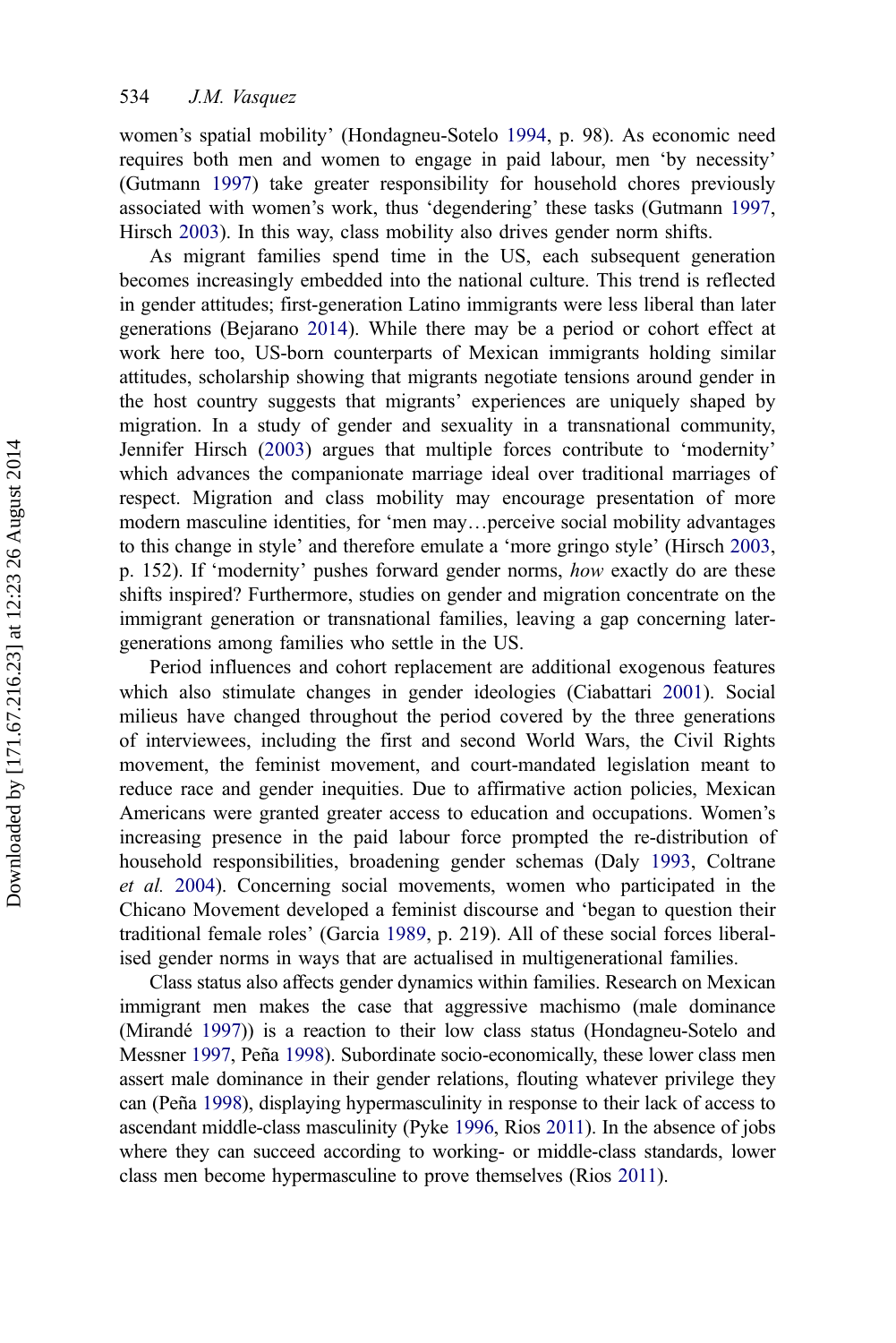Social forces internal to families can also motivate gender shifts. Parents are extremely influential in shaping children's gender ideologies (Cunningham [2001,](#page-18-0) Carlson and Knoester [2011\)](#page-18-0). Parents' autobiographical stories teach the younger generation by example (Thorne [2000](#page-19-0)), providing critical intergenerational instruction about racism and racial stereotypes as well as anti-racist tactics and positive cultural images (Feagin and Sikes [1994,](#page-18-0) Vasquez [2010\)](#page-20-0). While Mexican American mothers are more influential than fathers in ethnic socialisation (Knight et al. [2011\)](#page-19-0), fathers are 'points of reference' for their sons who view them as examples to be modified as they construct their own definition of fatherhood (Daly [1993](#page-18-0)). Men use their own fathers as models or anti-models to determine how they will parent, replicating the strengths and rectifying the limitations of the fathering they received (Snarey [1993,](#page-19-0) p. 323). New fathers follow positive role models or compensate for negative ones and are increasingly involved beyond economic provision and discipline (Coltrane [1996](#page-18-0)).

Influence of family relationships on changing gender norms may be especially profound among Latinos since, compared to non-Hispanic whites, Latinos are more involved with kin (Gerstel [2011](#page-18-0)). Close contact with extended family suggests that kin influences are an important influence on the cultural practices, including gender strategies. The relevance of multigenerational family relationships on gender norms is an underexplored area that this article fills. Existing literature fails to interrogate how families are vehicles of cultural messages. This article contributes to our understanding of processes of social change. Further, it critiques the idea of static cultures that are unmoved by fluctuations in cultural context and family dynamics. Immigrant and ethnic groups, generations, and families are not unitary entities but are riven with internal fractures, heterogeneity (Alba et al. [2014](#page-17-0)), and dynamics (such as intra-familial, inter-generational communication) which foster change.

This article explains how gender alterations transpire within families, filling a gap concerning the mechanisms behind shifting gender norms. Micro-level processes rooted in families – reflection on natal family experiences and intergenerational family communication – shift conceptions of gender. Following a discussion of methods is the results which are subdivided into two parts. First is a section on masculinity that demonstrates patriarchy is decreasing as men reflect on negative family of origin experiences and strive to become better fathers and spouses. (By 'patriarchy,' which technically refers to 'rule of fathers,' I mean more broadly 'any system of male superiority and female inferiority' (Rothman [1989,](#page-19-0) p. 29).) Second is a section on femininity that shows how intergenerational communication favouring the disruption of patriarchy and increasing women's education and assertiveness is pivotal to reformulating femininity.

#### Method

This article is based on interviews with 67 individuals from 29 three-generation Mexican American families in California, specifically the San Francisco Bay area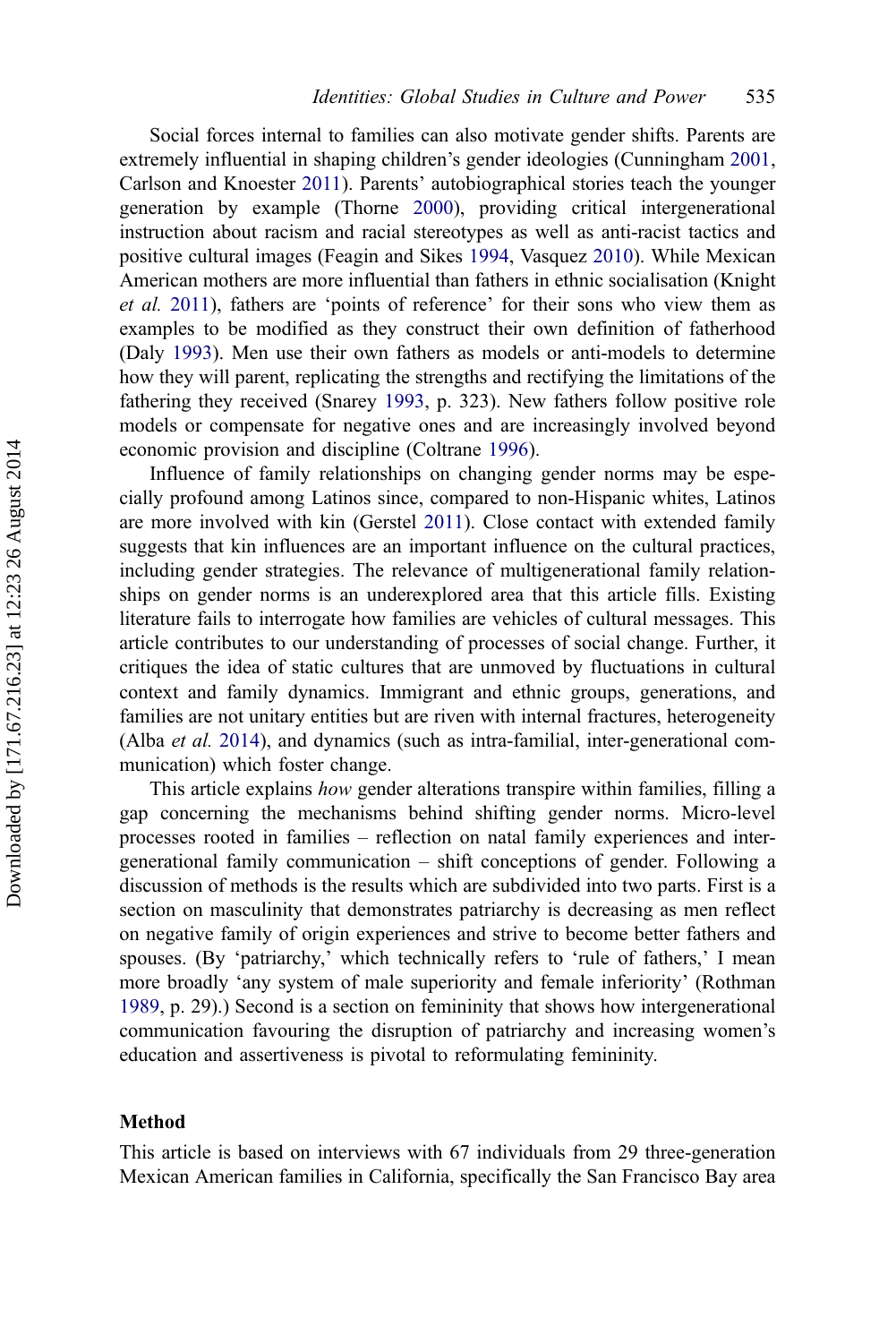and Santa Barbara and Los Angeles counties. According to US Census Bureau estimates, 38.2% of California's population in 2012 was of Hispanic origin, as compared to the national average of 16.9% [\(http://quickfacts.census.gov/qfd/](http://quickfacts.census.gov/qfd/states/06000.html) [states/06000.html](http://quickfacts.census.gov/qfd/states/06000.html)). The state is also home to the largest absolute number of Hispanics residents (14.5 million, the majority of whom are Mexican-origin). I recruited potential subjects through Hispanic Chambers of Commerce, Catholic Churches, and high schools. I continued with snowball sampling, asking respondents for referrals.

All 67 interviewees were either first-generation immigrants, secondgeneration Mexican American (born in the US to at least one Mexican immigrant parent), or third-generation Mexican American (born in the US to at least one US-born Mexican-origin parent). I interviewed two to three generations per family. Eight interviewees were first generation, 30 were second generation, and 29 were third generation. Median ages for each generation were 83, 59, and 28 years, respectively. There was near gender parity in my sample: 34 interviewees were male (2 in first generation, 15 in second generation, and 17 in third generation), 33 were female (6 in first generation, 14 in second generation, and 13 in third generation). All but one openly gay man were heterosexual.

While first-generation immigrants were poor upon arrival to the US, they or their children were upwardly mobile. By the second generation, all families had become middle class. I defined middle class using three factors: if household income met or exceeded \$57,000 (average of all median household incomes for all 11 counties of California in which interviews were conducted), if the respondent possessed a college degree or above, and if the respondent held a managerial or professional occupation. If an individual possessed any of these qualities (and they usually possessed two or three), I considered the person middle class. My household income question was fixed-choice, one option of which was \$45,000– \$65,000. I included the respondents who selected this option in the middle class category. All eight immigrant respondents eventually earned a middle class standing independently or qualified because of financial support from the next generation. In these retrospective interviews, immigrants and second-generation respondents referred to earlier years when they were poor, a socio-economic position distinct from their current financial situation. Third-generation respondents who reported low incomes were all students, had their family's resources at their disposal, and were on track to earn undergraduate or graduate degrees. The focus on middle-class families affects the generalisability of my findings, experiences of gender and family interactions possibly varying according to class status. Because this sample is not nationally representative, I do not attempt to generalise to the larger population, although the conclusions are indicative of important phenomena.

The interviews were semi-structured, conducted primarily in English (two were done in Spanish), at a location chosen by respondents, often their home, work, or a coffee shop. Interviews typically lasted two hours. I first asked respondents to complete a brief biographical data form including demographic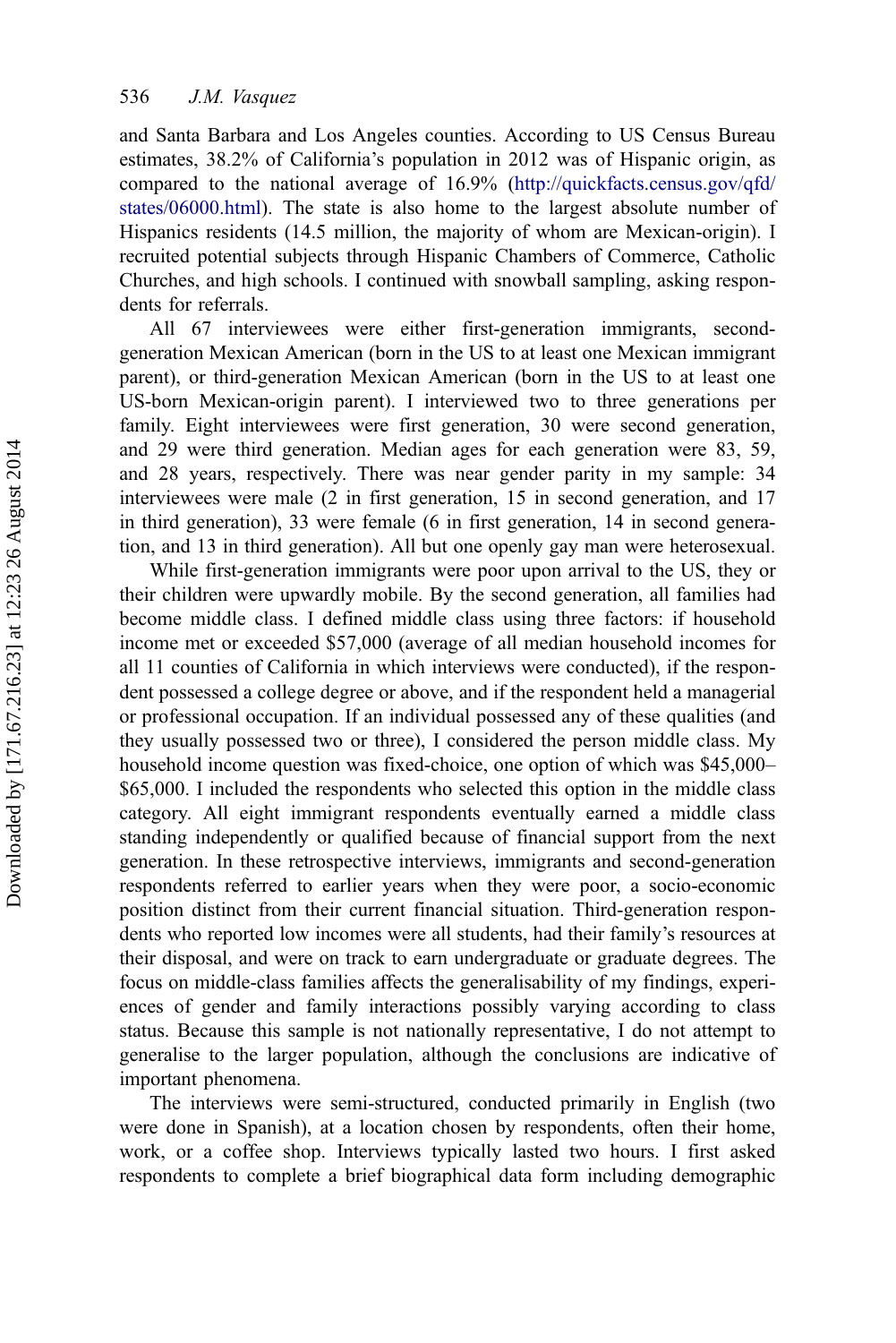characteristics such as age, sex, marital status, individual and household income, education level, and occupation. I then inquired about their migration, family, and life history. I asked how respondents experienced their race, ethnicity, and gender identity in various settings, attending to institutional (family, school, church, workplace), social (face-to-face interactions), and social-psychological (cognitive and emotional processes) settings (Chodorow [1999](#page-18-0)). I tape-recorded and transcribed all interviews and wrote field notes after each interview, including recording a physical description. I use pseudonyms to protect interviewees' anonymity, assigned to correspond with interviewees' Hispanic or non-Hispanic first and last names.

I used an inductive, grounded theory approach to analysing the data (Glaser and Strauss [1967,](#page-18-0) Lofland and Lofland [1995](#page-19-0)), generating theory through 'simultaneous data-collection and analysis' of data (Charmaz and Mitchell [2001\)](#page-18-0). I utilised ATLAS.ti (ATLAS.ti GmbH, Berlin, Germany), a qualitative data analysis software program that allows researchers to code sections of interview material based on keywords and themes. I, the sole coder, reread all verbatim transcripts, identified themes, and coded key thematic categories. Some categories were anticipated based on the research topic (for example, gender, gender shift, family communication, natal family experiences, parent-child relationship, social change) whereas other categories were 'emergent' and 'bubbled up' (Lareau [2002\)](#page-19-0) from the data (for example, patriarchal fathers, sexism, gendered division of labour, romantic partners). I reread and coded all transcripts more than once in order to ensure that all coding categories were applied to all transcripts. Coding categories were not mutually exclusive, meaning that a passage could pertain to more than one thematic category and be coded as such. Following the aim of grounded theory to uncover social processes and integrate categories into a theoretical framework that specifies 'causes, conditions and consequences' (Charmaz and Mitchell [2001,](#page-18-0) p. 160), I analysed the relationship of codes to the outcome under study (gender norm shifts). In this way, data analysis parses out the mechanisms that drive gender change.

#### Results

#### Changing masculinities: rethinking machismo and romantic relationships

Men who reflect on their upbringing are shifting gendered expectations and behaviours. In particular, second-generation men recalled suffering domineering fathers and overwhelmingly emphasised negative childhood experiences. In a study of new fathers, Kerry Daly ([1993,](#page-18-0) p. 517) found that 'their fathers served only as a negative role model or a reference point for what respondents wanted to change in their own lives.' Instead of modelling behaviours, fathers more often 'compensate for' dissatisfactory or abusive behaviour they experienced with their own fathers (Coltrane [1996](#page-18-0), Hirsch [2003](#page-19-0)). In the present study, in reaction to a strict upbringing where lower-class fathers were punitive, authoritarian, and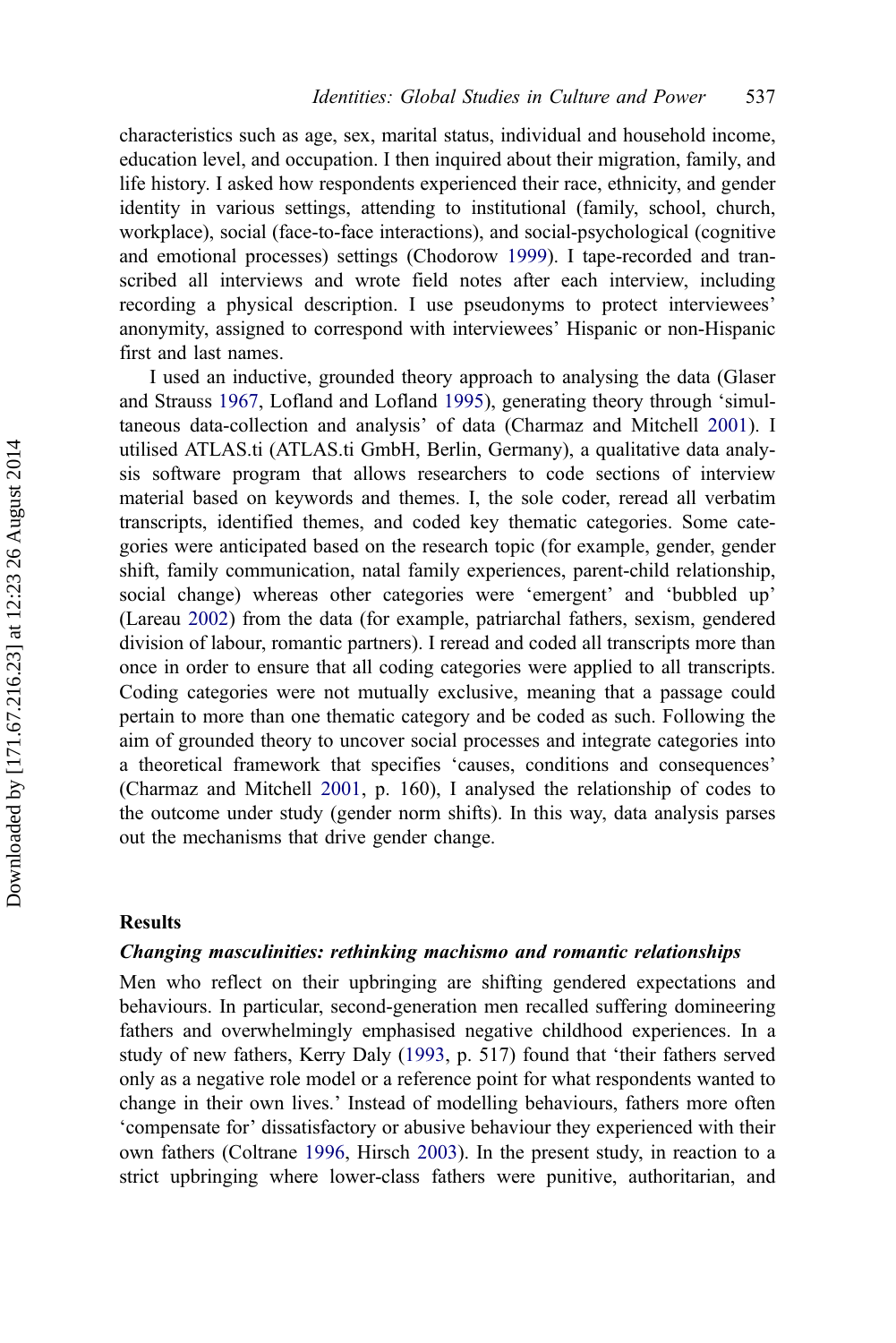relied on verbal directives (as opposed to negotiations) as their primary childrearing logic (Lareau [2003\)](#page-19-0), many men resolved to be more communicative and tender with their offspring. By contrast, the third generation was generally reared in a more supportive familial and post-feminist environment, reflected in most members' expression of anti-patriarchal sentiments and endeavours.

Consider second-generation Sergio Diaz who is committed to rearing his children with more obvious care than his father used when raising him:

After school…I would go work with my dad [at the auto mechanic shop]. When I was ten years old he told me to go fix [a bad motor]. I said, 'What do I do?' He said, 'Take it apart and fix it.' He didn't tell me how – I was supposed to figure that out…. I guess I do it sometimes with [my son] and I have got to keep reminding myself how I felt. Just lost. That taught [me]: Don't be that way. I saw that as a Mexican…machismo thing: Don't spend time with your kids so much as…boss [them] around. [I realized] you don't have to be the boss – it's okay to communicate.

Sergio initiates changes in masculinity based on his own dissatisfying relationship with his father. Even if the changes fall short of his ideals, Sergio revises his childhood understanding of masculinity by being an approachable, communicative parent.

Harry Torres has similarly resolved to be less patriarchal in his parenting style than his father: 'My father came from the old-school; he was a very tough old man. He had been brought up very harshly. He did the same thing to me…. I didn't follow all the harshness…. Why? I didn't like him.' Raised by an emotionally distant and demanding father, Harry revises parent-child and gender dynamics with his own children: 'I try to talk to [my son]. …Fathers can be fathers more, I think.' While Harry does not identify the source of his father's gendered parenting, scholarship finding that lower-class parents rely on directives (Lareau [2003](#page-19-0)) and that poor immigrants employ a 'survival mode of parenting' where financial exigencies take priority over emotional closeness (Vasquez [2011\)](#page-20-0), we can surmise that class status influenced parenting tactics. Shifts in fatherhood ideals, as seen with Sergio and Harry, demonstrate that 'masculinity is not an essential or static quality but a historical manifestation, a social construction and cultural creation' (Vigoya [2003,](#page-20-0) p. 37). These men explicitly reject their fathers' harsh model of masculinity, choosing instead to craft more compassionate behaviours.

Relationships with romantic partners were another chief motivation for men to make deliberate changes in their domineering behaviour. While people inherit conceptions of gender through family socialisation, they are also capable of 'undoing' (Deutsch [2007\)](#page-18-0) or 'redoing' (West and Zimmerman [2009](#page-20-0)) gender through conscious contemplation and changed interactional patterns. As gender scholar Francine Deustch [\(2007](#page-18-0), p. 122) notes, 'Men sometimes need and want love and care from women enough to be willing to trade power for it.' Fifty-nineyear-old Rafael Treviño altered his portrayal of masculinity after a failed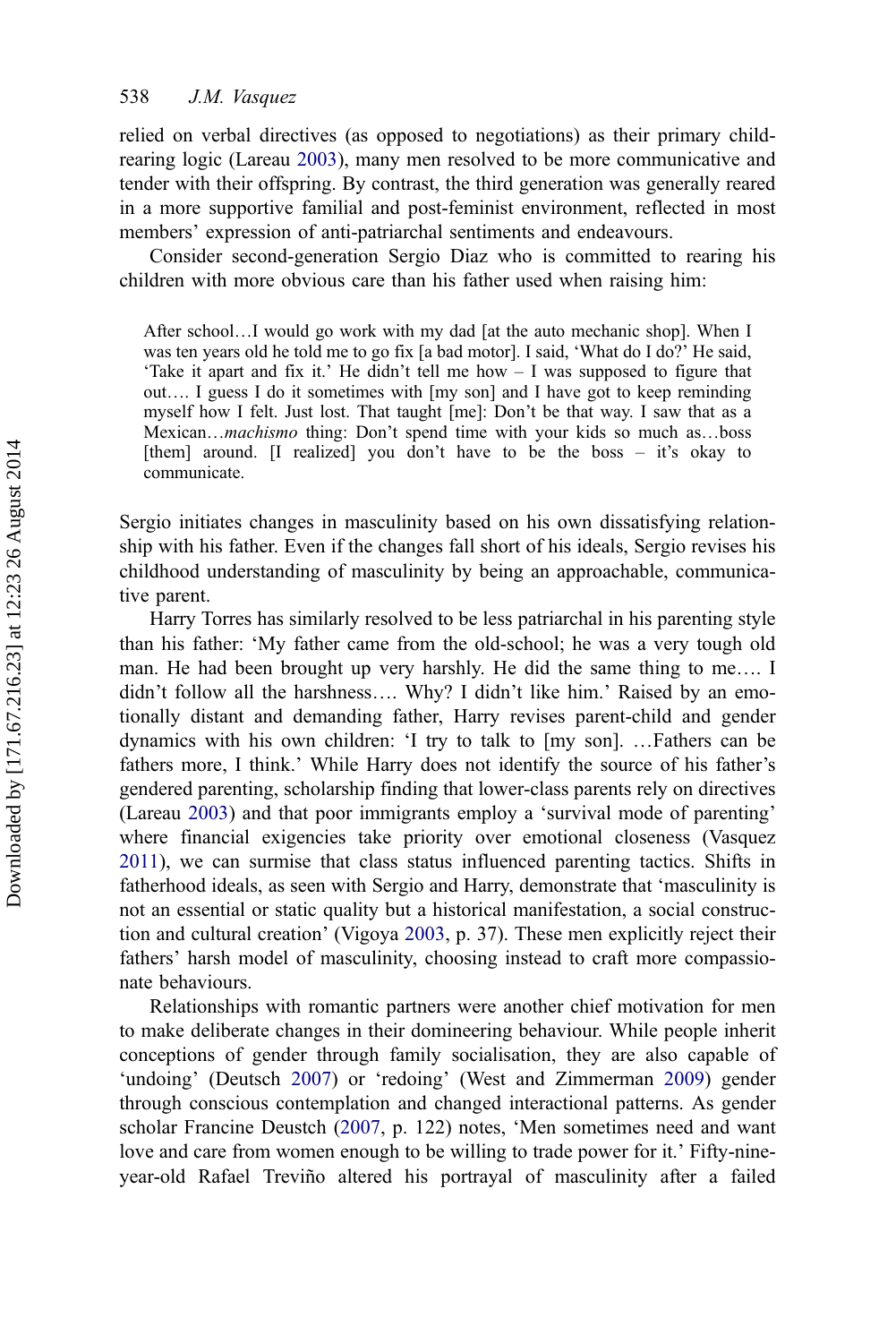marriage. He first mirrored his immigrant father's display of masculinity that conflicted with his wife's expectations:

[From] very young I tried to mimic the role of a man and woman. I mimicked it from my father and…my uncles. …You were supposed to be the guy that knew it all…the women had their place. I learned real quickly that wasn't true. In that marriage…I tried to mimic that model…. It was nothing but conflict. It even ended up in a divorce…. When I got married the second time…I was already learning… the idea of treating a woman equally to you, the idea of listening…. The second marriage was very different…. I've…treated women equal to a man.

Rafael's experiences shows change: when he engaged in unequal gender relations in a marriage where he 'knew it all' and his wife 'had [her] place,' the marriage ended, and when he treated his second wife equal to himself, he reported a longlasting (35 years), happy marriage. Romantic relationships compelled Rafael to rethink and rework his gender ideology and practices to create a harmonious marriage. By reflecting on family of origin experiences and taking intimate relationships seriously, second-generation men drive changes in masculinity.

The third generation was reared in the shifting gender culture enacted by second-generation parents. While diverse, the vast majority of third-generation Mexican American men employed rhetoric of equality and was outspoken about the need to equalise traditional gender norms. Seventeen-year-old Manny Medina learned about gender equality from parental instruction and observing intergenerational family dynamics. He declares: 'My parents taught me not to use gender as criteria when judging people…. Females are equal counterparts and in no way should you…think that they are inferior to you and less capable.' Manny's primary frustration with Mexican American culture is domineering masculinity. Referring to both of his parents as 'very liberal and opened-minded,' Manny explains how his father cites his parents' (Manny's grandparents) disrespectful gender relations as a reason for his own behaviour modification:

My dad has always talked to me about learning from your previous generations, learning from your mistakes. He says, 'I learn from my dad. Watching him interact in the family when I was younger and seeing…how he treats us. Thirty years ago… the way he treated mom and…my brothers…was not so great…. [I said,] "When I grow up and…start a family, I'm not going to do that. I'm not going to yell at my kids."'

This narrative highlights the importance of intergenerational observations, changes, and cautionary tales in pushing forward changes in gender relations. Manny notes his father's commitment to change, inspired by his own natal family life and for the benefit of his marital family.

Third-generation Rick Torres, 21-year-old son of Harry, commented outright: 'I don't like machistas. I just don't like tyrants, basically. A lot of men push their weight around a lot.' Rick, a recent graduate from the University of California,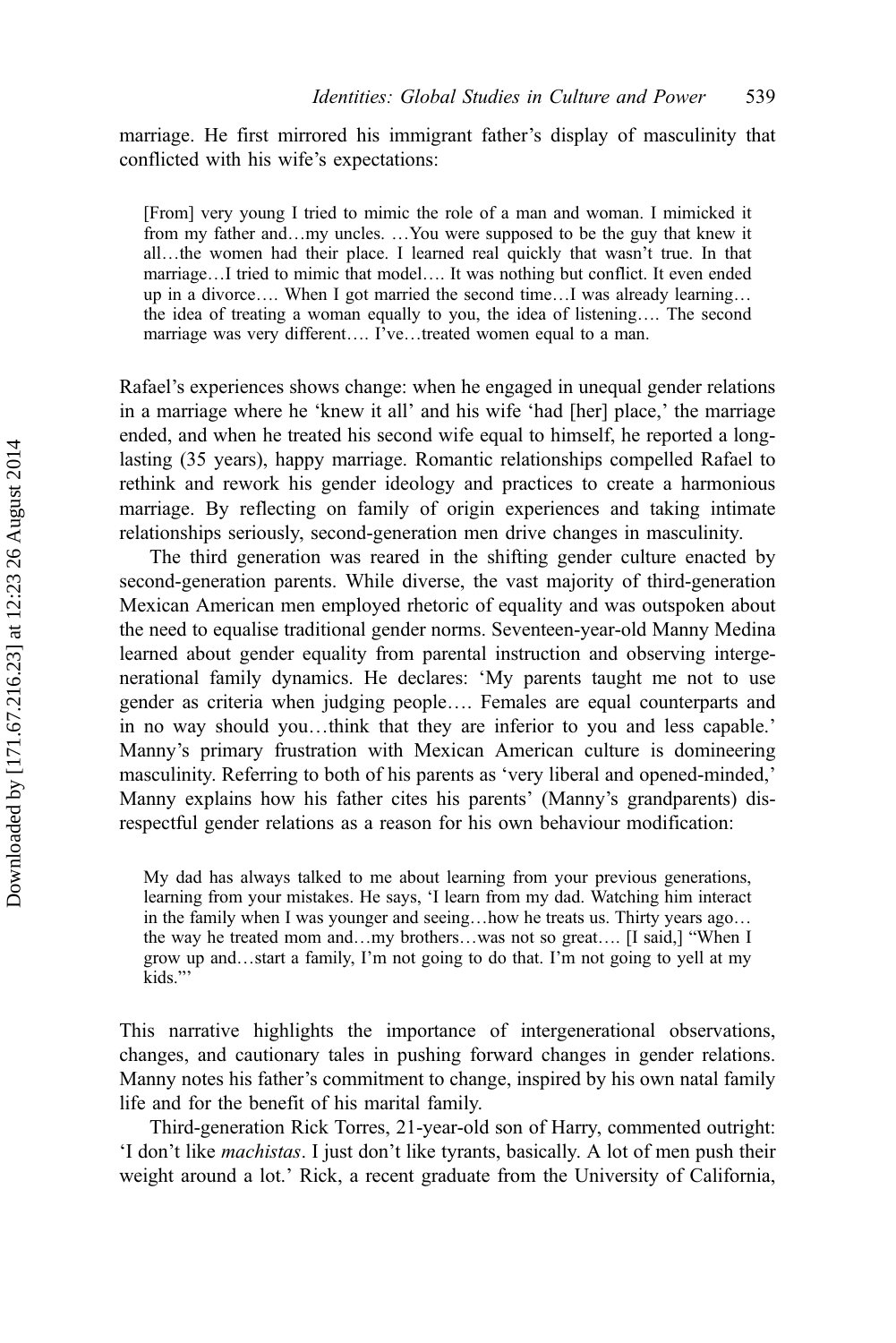Berkeley, refers to the history of colonisation which has produced the hypermasculinity associated with machismo that is a reaction to subjugated class and racial status. (Pyke [1996,](#page-19-0) Rios [2011](#page-19-0)):

I think it passed down since 1521 [when Spanish explorer Hernán Cortés conquered the Aztec emperor Moctezuma II]…. So all these insecurities…get passed down: the poverty…the hegemony, the alcoholism…. We've just got to break that chain. It's like Gandhi says: "You must be the change you wish to see in this world."

Rather than pinpoint exact ancestors, Rick sees his entire ethnic group's cultural dysfunctions as a legacy of colonialism.

Third-generation Mexican Americans with parents attentive to gender and racial inequalities received advice to avoid 'gender specific racisms' (Anthias and Yuval-Davis [1993,](#page-17-0) p. 32). Forty-one-year-old, third-generation Tyler Mendoza recalls his parents cautioning him against academic underachievement and teenage pregnancy: 'My parents always pushed school, school, school, school…. I had to try harder and prove that I wasn't one of those dumb lazy Mexicans or… that [I was] going to drop out and get somebody pregnant.' Intergenerational family counsel challenges stereotypes of Mexican American masculinity. Heeding his parents' advice, Tyler got an education and is now a college counsellor who calls his work 'feminist':

I know that there is a double standard and that a man gets more privilege than a woman…. It's up to me to be as feminist as I can to promote women when they qualify. …If I'm helping women obtain their education, career, self-esteem, and self-empowerment, I can be influencing future generations of children. That is my hope.

Pushed by his parents to disrupt negative expectations, Tyler's intergenerational counsel is now geared toward younger cohorts of female students he professionally advises, actions that can have repercussions for 'future generations.'

The move toward a gender-equal society requires institutional and interpersonal changes that are supported not solely by women and girls but also men and boys (Connell [2005,](#page-18-0) p. 1802). Support for gender equality increased across the three generations of men interviewed. Some third-generation Mexican American men called themselves 'feminist,' one man calling himself a 'Chicana,' using the female form of the word as a gender-bending tactic to be in greater solidarity with Chicana feminism. Latino feminist men redefine masculinity in a way that emphasises emotional connection with others and openness to meaningful relationships (Hurtado and Sinha [2008\)](#page-19-0), in particular relationships with children, wives, and girlfriends.

Well-versed in post-second wave feminism, nearly all third-generation young men were eloquent about the ideal of gender equality. Yet, there was some push-back to gender equality, illustrating that multiple narratives and constructions of gender coexist (Fouron and Schiller [2001,](#page-18-0) Hollander [2002\)](#page-19-0)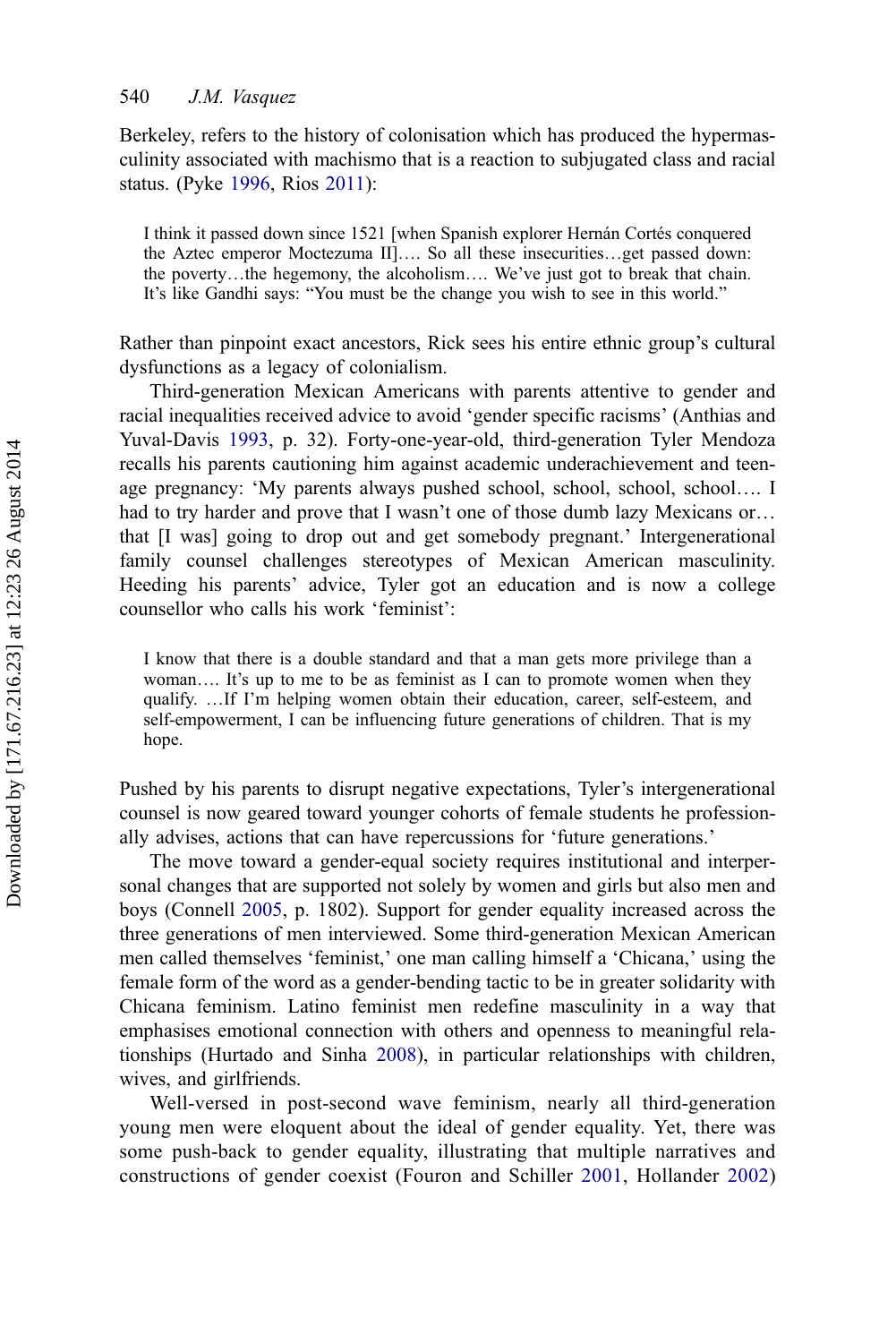and revealing variation within the group. Twenty-eight-year-old Daniel Zagada is more comfortable with conventional gender expressions: 'I'm completely modern: I'm like fifty-fifty. I just think in certain things I wanted a little extra say. So maybe fifty-one, fifty-two percent in terms of control.' This preference for dominance produced 'conflict' with previous girlfriends and sparked modification to his ideas about gender: 'I've made changes to myself because…I shouldn't have any extra say because I am a man…. It's come to the forefront because of conflicts that I've had with some girls in…past relationships.' Men may heed women's desire for revised gender relations if they wish to preserve the romance. In this way, women have an influential role in changing masculinity, some of whom choose to discontinue romantic relationships with men who oppress them.

Women are integral to the interactive teaching-and-learning process that reshapes masculinity and gender relations through parenting as well. Thirdgeneration Mexican American mothers directly shift masculinity through parenting their sons. Twenty-eight-year-old Araceli Treviño, who divorced an abusive husband, is raising emotionally sensitive sons. Araceli explains her anti-macho parenting style: 'I don't want [my kids] to have the whole macho mentality…. I get frowned upon [by]…Mexican guys that I hang out with: "He's going to be a sissy or he's going to be gay…." I want them to know that it's okay to own up to their feelings; it's okay to cry and…be sad.' Araceli's parents had different rules for boys and girls: her brothers could attend parties but she was allowed to cry. She deliberately encourages sensitive masculinity in her young sons, equalising the 'feeling rules' (Hochschild [2003](#page-19-0)) for boys and girls through her androgynous childrearing techniques.

These multigenerational families reveal that both men and women contribute to changes in masculinity. By reflecting on their own relationships with domineering fathers, Mexican American men position themselves in contrast to the 'negative ideal of machismo' (Hirsch [2003,](#page-19-0) p. 128) and develop relationships with their children that are more caring. Because they value their heterosexual romantic relationships, they enact more equal partnership dynamics in order to preserve the relationship. Women play an important role in changing masculinity as they demand more modern, less patriarchal forms of interaction from romantic partners as well as engage childrearing practices that foster emotionality and an ideology of equality in their sons. Intergenerational contemplation and interaction advance shifts in masculinity.

#### Changing femininities: challenging patriarchy and promoting independence

Intergenerational family communication – grandparents or parents sharing their experience to advise the younger generation(s) – that challenges men's authority and promotes women's education and assertiveness helps change femininity over generations. Not just any autobiographical stories but those that subvert patriarchy and advance women's independence are instrumental in shifting femininity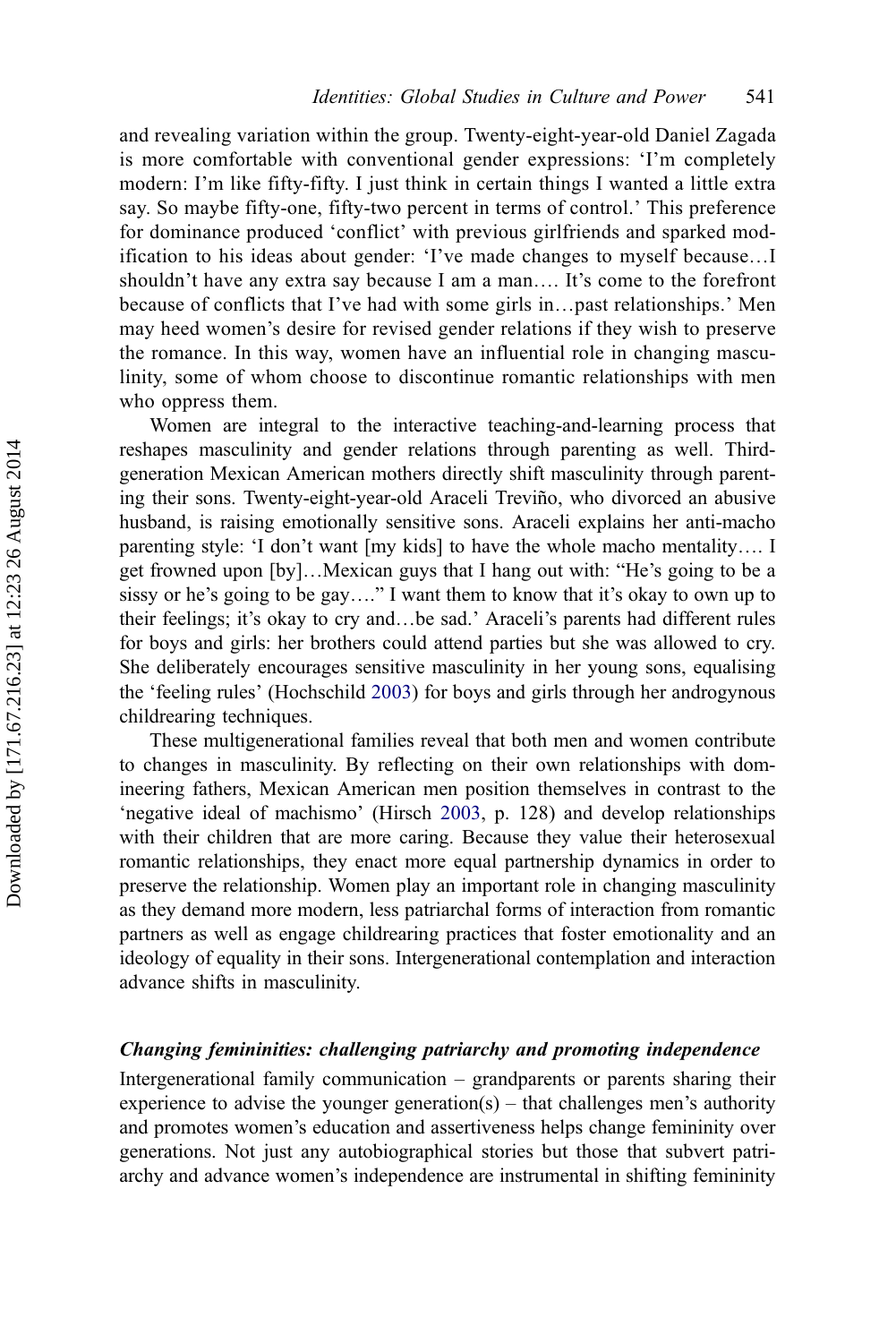norms. Grandmothers and mothers who resisted gender oppression and promote independence expand notions of femininity.

All three generations of women in Vargas family contested patriarchy. Ramona Vargas, the 77-year-old matriarch, immigrated to the US following her husband, Hector, who was recruited in 1944 by the Bracero Program, a federal guest worker programme. Ramona lived her marital life under her authoritarian husband's supervision. She was clear about male privilege stating firmly, 'I wish I would be a man instead of a woman. (Laughs) …I couldn't do things on my own; I couldn't make my own decisions….' Ramona existed within a patriarchal household wherein the woman is subordinate and is 'always taking his [husband's] pulse to see how [she] should feel or act' (Contratto [1987,](#page-18-0) p. 117).

Over the span of three generations, American attitudes on gender equality became increasingly liberal (Bolzendahl and Myers [2004\)](#page-18-0). As women's empowerment became more normative and, not coincidentally, after the death of her husband, Ramona espoused an ideology of self-fulfilment and self-determination that she herself did not live out. The two younger generations were not only reared in more liberal social milieus but witnessed their (grand)mother's oppression and were recipients of her didactic autobiographical stories. As a result, Ramona's 48-year-old daughter Elena and 31-year-old granddaughter Erica quickly detect gender inequality. In the Vargas family, protests against patriarchy became more strident as generations progressed: women moved from silent unhappiness to divorce (see also Hirsch [2003](#page-19-0)).

Ramona counselled her granddaughter, Erica, in independence. As told by Erica, Ramona 'constantly says, "Don't be with a man…. Well, don't just pick any guy." …She wanted better for her kids or grandkids.' Ramona's advice to her female offspring concerning independence and mate selectivity is a way for her to compensate for the constraints she endured. Erica tells me that her grandmother was married by age fourteen and that her grandfather 'was an alcoholic, a womanizer…. He pulled guns on her…threaten[ed] to kill her…threw kids out of the car….' Erica's familiarity with her grandmother's abusive relationship taught her to end troubled relationships. When Ramona laments her hardships, Erica reassures her that she learned from her experience, saying, 'Grandma, I'm never gonna be like that.' Intergenerational family narratives encourage alteration of patriarchal family systems, especially in the context of financial stability and legal protections. Each earning \$40,000–\$60,000, Elena and Erica can select partners without an economic imperative directing their choice. Since paid labour, violence, and the state are all implicated in patriarchy (Anthias and Yuval-Davis [1993,](#page-17-0) p. 108), in the US context where the police force is responsive to domestic violence (Hirsch [2003](#page-19-0), Smith [2006\)](#page-19-0), these women had legal protections to help them resist oppression.

Even if intergenerational communication does not directly encourage the dismantling of patriarchy, observation of gender oppression can inspire change. Twenty-one-year-old Marisol Fuentes reflects on her parents' troubled relationship as she contemplates the masculinity she desires in a husband, focusing on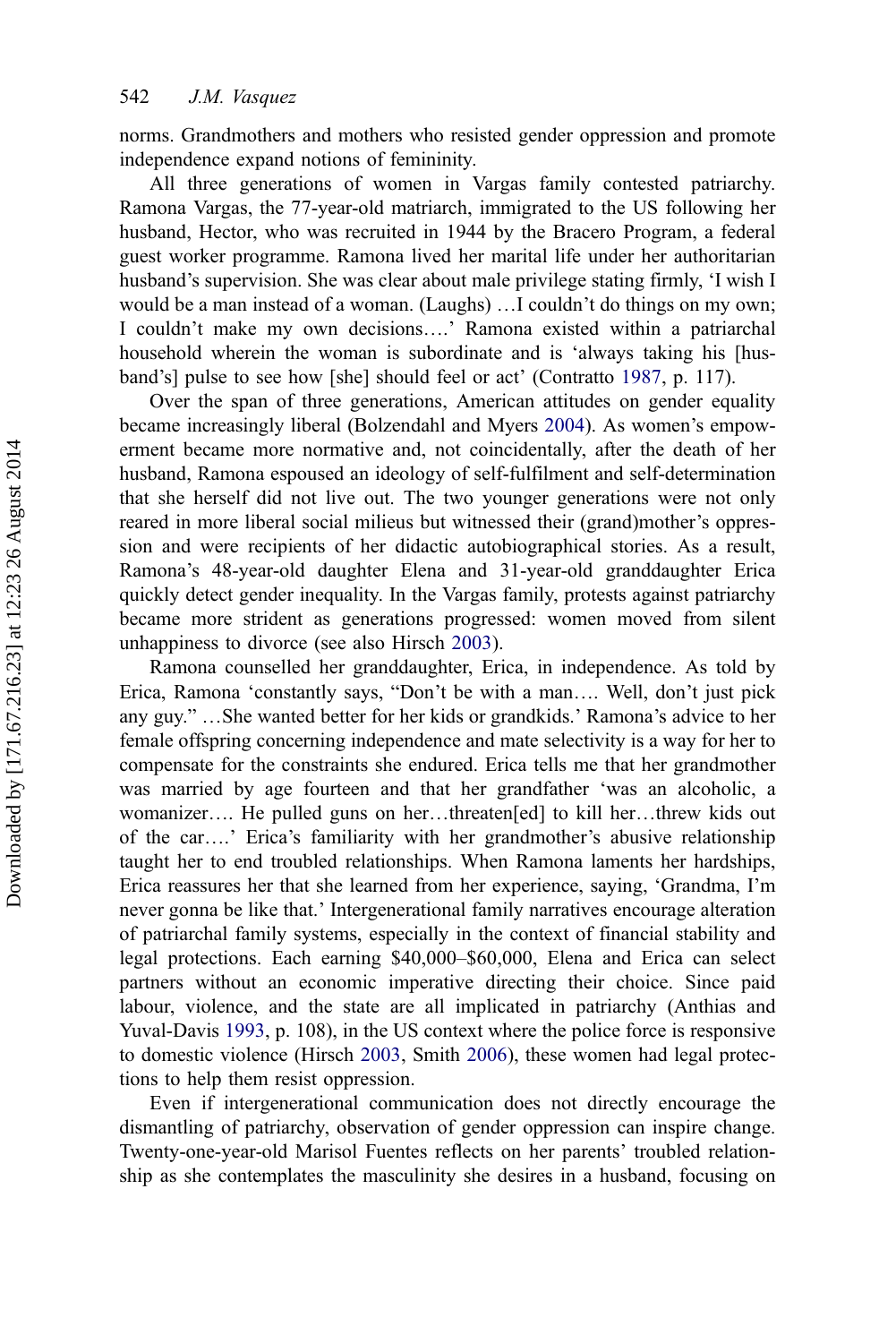strategic mate selection as a way to circumvent gender inequality (see also Vasquez [Forthcoming](#page-20-0)): 'The whole patriarchal issue…worshiping the man… I'm totally not going to do that. My dad can be an asshole…. [My mom] just takes it and…cries…. I don't want to be afraid of my husband and I don't want to cry all the time.'

Marisol uses her parents' relationship as a model to revise, planning to engineer change through careful mate selection and demanding fair treatment.

Understanding men's authority and women's lack of power to be inextricably bound, US-born Mexican American women destabilise patriarchy in order to broaden understandings of femininity. Educational achievement helps secondgeneration Tamara Montes-Rosenberg and her daughter Jillian Rosenberg decouple femininity from subservience. Twenty-year-old Jillian describes how norms of femininity have changed in her family:

[My family is] very, very traditional…. The women stay around and cook and have no jobs and the men go out and come back and kick their feet up and demand beer and food. No one goes to college and you should be married and having kids at my age [authoritative tone]. It's really, really, really traditional. My mom has always been the black sheep because she went to college…. She actually had goals and did something.

In contrast to the extended family's traditionalism, nuclear mother–daughter communication resists narrow gender expectations. Tamara remarks that her father discouraged her from college: 'Going to college wasn't…respected.' Social class shapes family organisation and 'may limit…[non-affluent] children's educational or career options' (Sarkisian *et al.* [2007,](#page-19-0) p. 51); hence, Tamara's father's anti-college response was a product of the family's early years as working-class. Tamara, however, emboldened by the activism of the 1960s became her natal family's 'black sheep' as she became an educated, professional woman and ruptured their narrow definitions of femininity.

Since 'parenting is political' (Lester Murad [2005,](#page-19-0) p. 500), natal family experience can inspire corrective measures. Tamara, now middle class, is explicitly supportive of her children's education, in contradistinction to her father's behaviour. Historical period also influenced Tamara's gender ideals: 'The '60s, the women's movement, and the hippies, was part of what I was raised with.' Combining familial and social influences, Tamara models encouragement and heightens her children's educational aspirations: 'I've always been involved with school programs or PTAs….' Aware of her mother's gendered biography, Jillian learned that she had more options than her extended family exhibited and chose a progressive ideal, attending an Ivy League university at the time.

Similarly, Yolanda Segura, a second-generation Mexican American in her mid-40s, converted her father's gendered discouragement of her education into gendered encouragement for her three daughters' schooling. Yolanda's father scorned her desire to go to college: 'When I started to go to college right after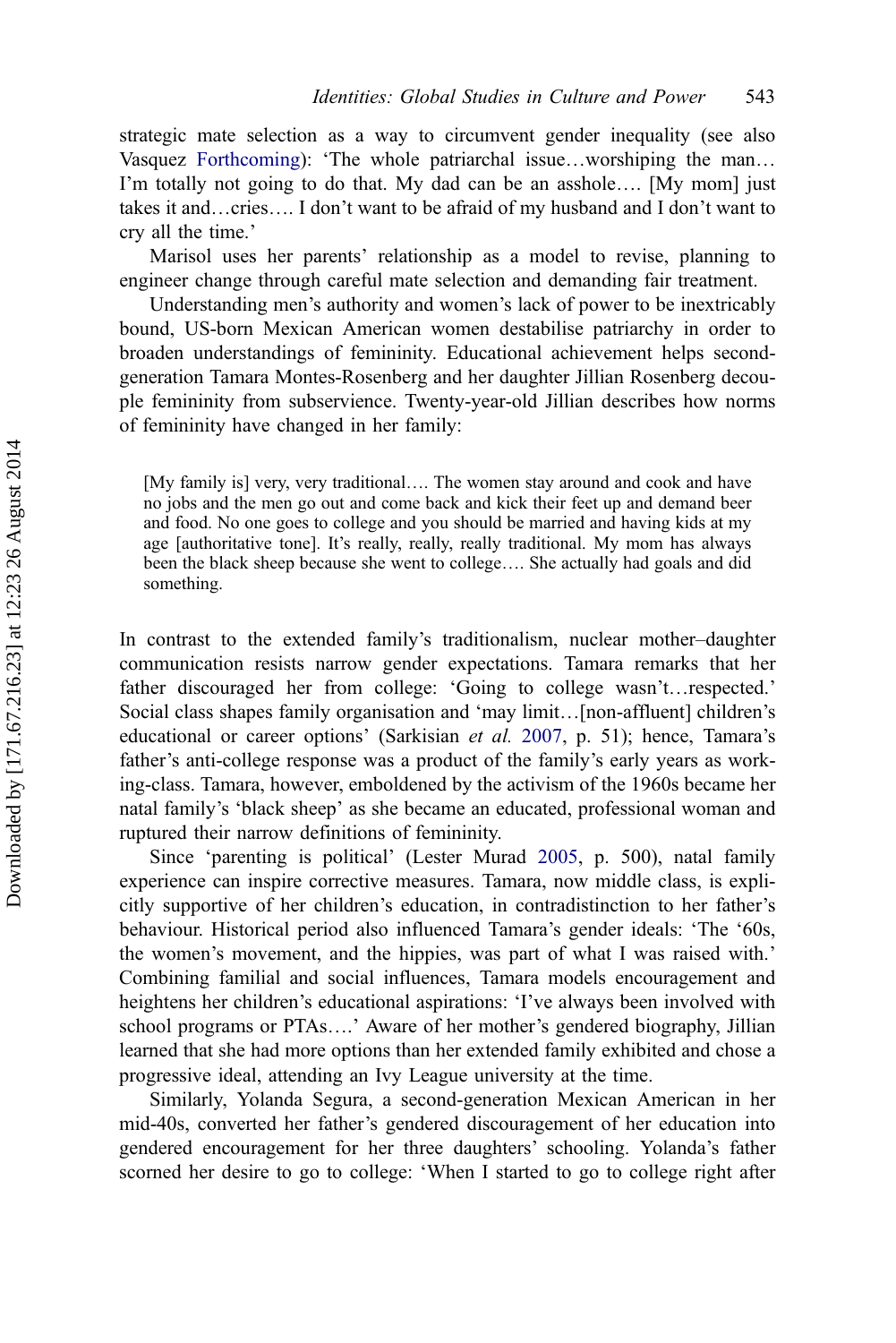high school, my dad ridiculed it, "What do you need that for? ...You don't need that."' Her education was 'denied' by migrant parents who saw more value in income-generating jobs than schooling (Zhou et al. [2008](#page-20-0)). While she did not complete her college degree, this dissatisfying experience informed her high aspirations for her daughters. Active in the Parent–Teacher Association and extra-curricular events at her children's schools, Yolanda is committed to her children's scholastic goals: 'I didn't want [my kids] to feel that way [ridiculed, unsupported]. …From day one I always told them "when you finish college' as opposed to 'when you finish high school."' Upon reflection of their unsupportive parents, these second-generation women conscientiously change their interactions with their own daughters, elevating their vision of what a young woman can achieve. Attending a well-renown private liberal arts college, Yolanda's daughter, Davina, summed up her relationship with her mother: 'You knew that there was someone that supported who you were.' While it is difficult to pinpoint the precise origin of these gender shifts – international migration, the feminist movement, and increased educational and occupation opportunities all constitute the broad framework – these changes pushed forward because of intergenerational family interaction geared to remedy the prior generation's shortcomings.

There are exceptions to the need to rectify intra-family gender oppression, as illustrated by 30-year-old third-generation Cristina Talavera who upholds her grandparents as positive examples for her femininity. She admires her grandmother who did not submit to her grandfather in his stern years: 'My grandmother – I love her strength. …I love how she just didn't take [my grandfather's] word…and…tolerate [him]…when he would get out of line! [Laughs] …I didn't want to be the submissive, demure woman out in the world that would just tolerate…abuse.' Cristina receives a behavioural model of self-assuredness from her grandmother and directly links her grandmother's intolerance for insolence to her own desire not to be 'the submissive, demure woman.' Thus, cross-generational interaction sets up not only anti-models but also affirmative models.

Interaction with her grandfather, whose masculinity has softened since his rambunctious Navy years, is also instructive for Cristina. Their grandfather– granddaughter relationship sets an expectation for caring interaction that cripples patriarchy and encourages her self-worth. Cristina is the only third-generation respondent to speak fondly of her grandfather's tempered masculinity, saying:

He has no problem demonstrating his pride in our family and…for the macho Mexicano, that's a hard thing to do. He is always telling me, 'I'm so proud of you.' …It helps me to look for that right type of guy when I'm…dating…. I expect a certain level of respect or interaction…. I love [that] about my grandfather.

Cristina juxtaposes the 'negative ideal of machismo' (Hirsch [2003\)](#page-19-0) with caring masculinity which has shaped her expectations for how she should be treated. She extends this interactional expectation to dating, upholding her grandfather as a 'really good male role model' and crediting him with establishing a requirement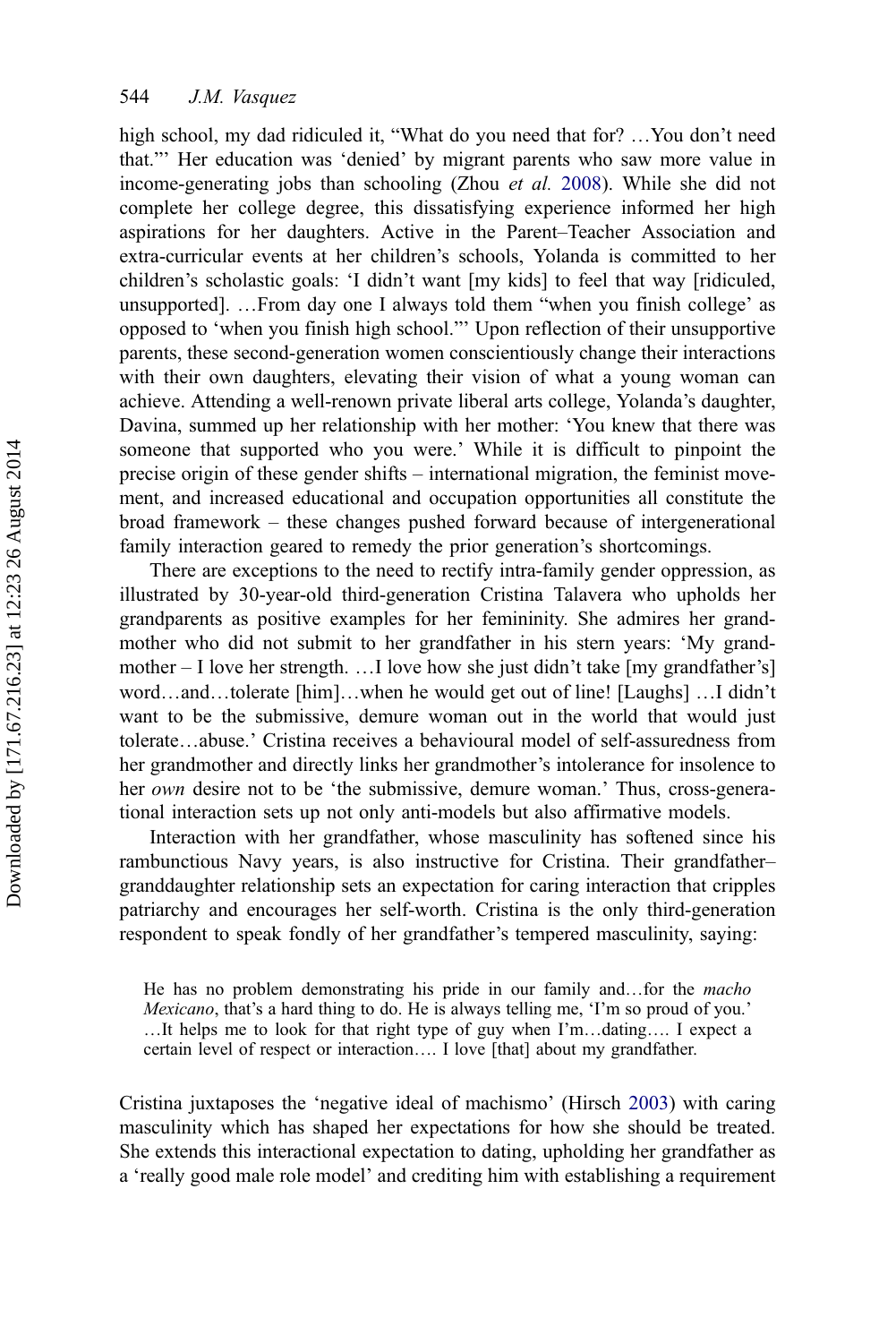of respectful interaction. Since gender is performed in interaction and interaction is a space in which gender may change (West and Zimmerman [1987,](#page-20-0) Hollander [2002,](#page-19-0) Deutsch [2007\)](#page-18-0), cross-generational family relationships can revise oppressive interactional patterns and perpetuate respectful ones.

Cross-generational family interactions that aim to rectify gender imbalance experienced in one's own natal family supports the development of progressive forms of femininity. Communication of family history and counsel that encourages younger female kin's educational achievement, assertiveness, and expectations for kind treatment help produce shifts in conceptions of gender. Changing femininities beget more change as women select heterosexual partners with the intent to equalise gender power imbalances. By using intergenerational family communication as a learning tool, women challenge patriarchy in personal and public domains: they resist restrictive role expectations, gain educational degrees and independent incomes, foster assertiveness, and change behavioural expectations. By examining family interactions and revising troublesome patterns, Mexican American women are liberalising definitions of femininity over generations.

#### **Discussion**

This article's contribution is twofold: to theorise the mechanisms by which gender change happens within families and to analyse shifting visions of masculinity and femininity for two generations beyond migration. Migration prompts revision of gender strategies and relations, yet do these changes carry forward to successive generations of a family? If we consider migration a 'shock' to a family's gender system, there are 'ripple effects' that extend to the third generation. While migration scholars argue that adapting to a new national context (Hondagneu-Sotelo [1994,](#page-19-0) Smith [2006](#page-19-0)) and 'modernity' (Hirsch [2003](#page-19-0)) pushes gender norm modification, I posit that changes evoked by international migration keep or gain momentum in multigenerational families if members see benefits to this revision. While men and women alike criticised authoritarian masculinity, they benefit from rebalancing gender relations differently: men achieve close emotional connections with their spouses and children whereas women gain public sphere successes and more rewarding romantic relationships. These multigenerational changes in gender norms work in conjunction with, or even express, fluctuations in the wider socio-political environment, immigrant groups not wedded to a primordial culture but susceptible to change. While there are reasons external to families that explain  $why$  shifts in gender norms occur, this article highlights process, that is, how gender shifts are actualised and transmitted across family generations.

Family is central to gender changes: Reflections on natal family life and communication that crosscuts generations shift gender attitudes, expectations, and behaviours. Since gender is socially constructed, it is inherently malleable. Yet studies documenting why paradigm shifts in gender relations occur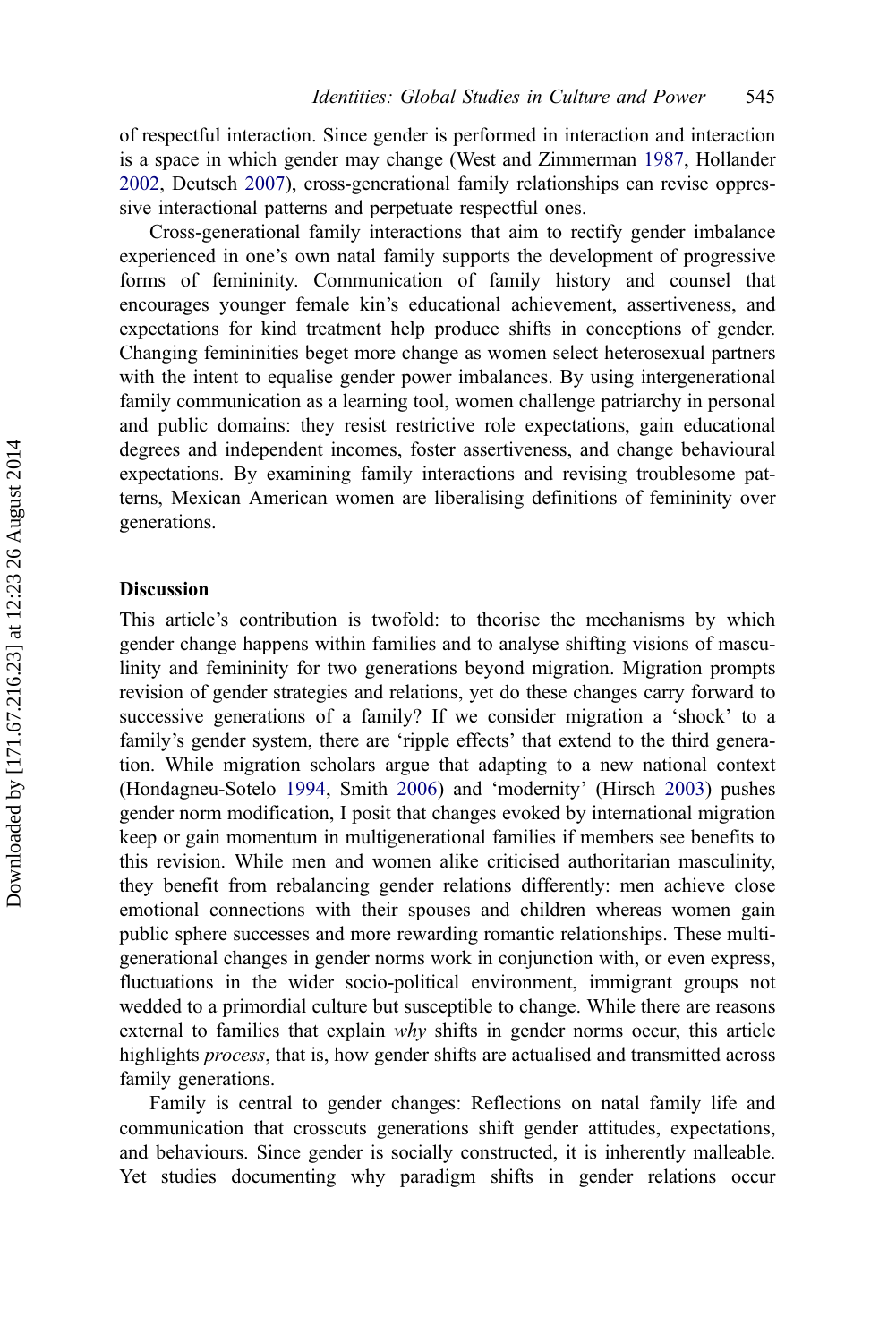insufficiently describe how this process of social change happens. This study fills that gap by showing that reflection on family life and intergenerational family communication – autobiographical stories, lessons, and advice – influence how people conceive of gender and perform gender relations. Families help shape value systems and people make choices about how to 'do' gender (West and Zimmerman [1987\)](#page-20-0) based in part on lessons learned across family generations.

Societal-level changes (such as social movements, period influences, and cohort replacement) and life course stages or circumstances (such as migration, childrearing, or class mobility) all help drive gender norm shifts. Yet these macro forces need to be 'translated' to show that 'everything macro is composed out of micro [and] conversely, anything micro is part of the composition of macro' (Collins [1988](#page-18-0), p. 244). Pursuing the micro–macro connection, this article has asked: How do interactions within multigenerational families shift gender norms? Over the three family generations interviewed, conceptions of masculinity and femininity broadened, patriarchal notions of masculinity loosened, and ideas about femininity diversified. Two mechanisms principally drive gender shifts over family generations. First, experiences within natal families, principally negative experiences that people wish to change in their own and their children's lives, diversify conceptions of gender. Second, intergenerational family communication delivered from older to younger family members advances gender shifts. Lessons learned within families propel gender shifts across generations.

Mexican Americans use negative natal family experiences as fodder with which to revise gender norms. Most immigrant fathers parented their children with restrictive visions of gender, lacking overt displays of love for their sons and circumscribing the educational endeavours of their daughters. In response, men avoided reproducing the patriarchal anti-models of their own fathers by relaxing control and increasing sensitivity. Women reformulate masculinity as well, signalling their intolerance for subjugation by retreating from oppressive relationships with men and countermanding male privilege by teaching their sons gender equality. Women, like men, use family histories as a learning tool to refashion femininity. Mexican American women broaden conceptions of femininity by sharing their biographies and offering esteem- and opportunity-building advice to younger female kin. With patriarchy as a focal point, US-born Mexican Americans expand notions of masculinity and femininity and devise more equitable gender relations and caring parent-child dynamics.

Intergenerational communication within families is crucial to shifting gender attitudes, expectations, and behaviours. Upon hearing autobiographical stories from the elder generation(s), children and grandchildren enact lessons learned. Younger generations are mindful of their older family members' experiences as they navigate their lives. Taking a multigenerational view, it is clear that intrafamilial messages about gender, plus a liberalised social milieu and socioeconomic ascension have helped diversify masculinity and femininity; gender egalitarianism is a stated objective of over one-third of the second generation and two-thirds of the third generation. By observing how lessons rebound within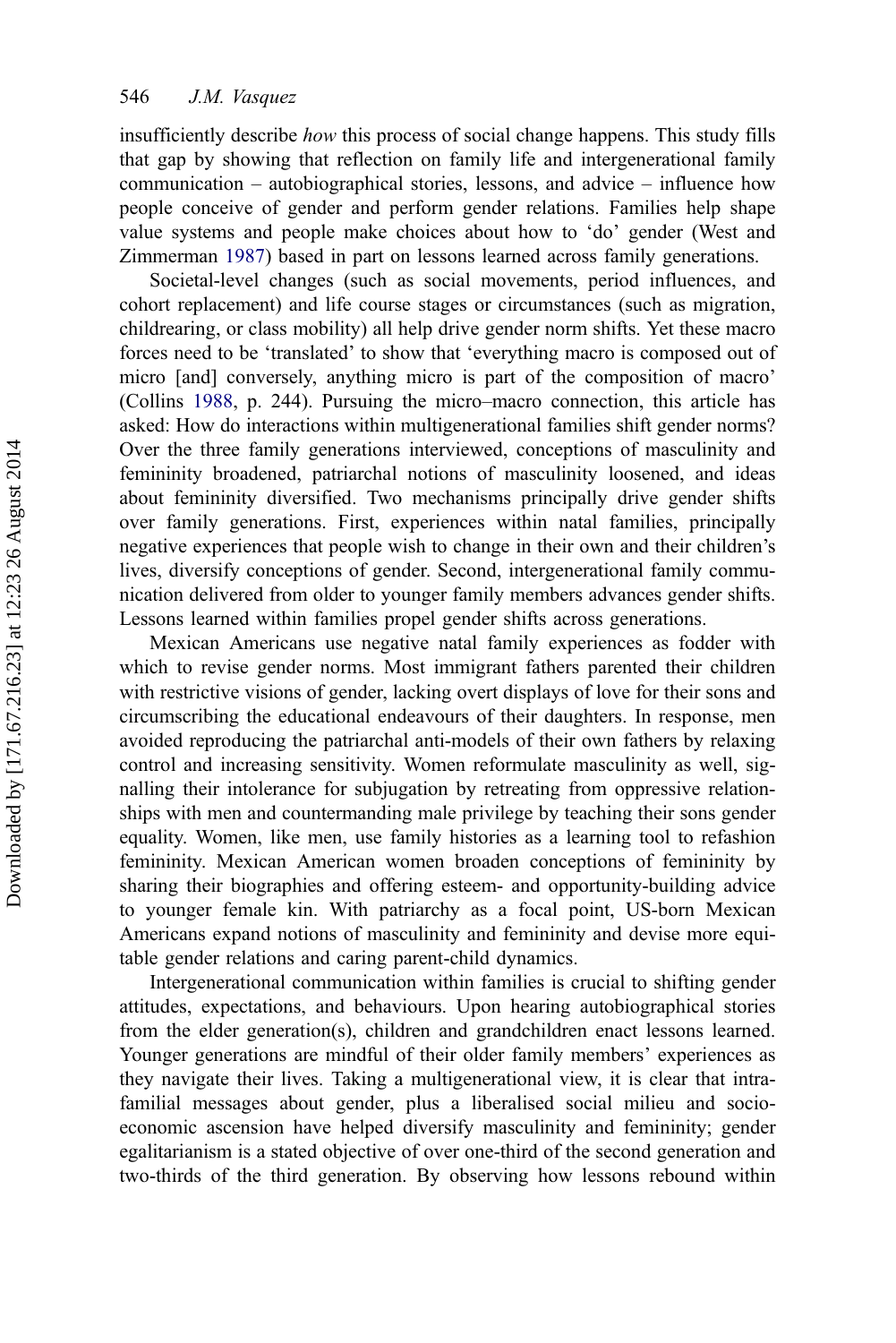<span id="page-17-0"></span>families to enact gender shifts, we can see how families are the 'nursery of human nature' (Cooley [1998,](#page-18-0) p. 180).

Mexican American families in California profiled here confront a specific set of circumstances, including immigration, racialisation, and native-immigrant relations which may restrict applicability to other groups. The extent to which these findings are more universal than particular needs to be assessed in future investigations. While this article does not compare Mexican immigrants with USborn Mexican Americans from similar birth cohorts, or other racial/ethnic groups or class statuses, comparisons would be a fruitful avenue for future research. Teasing out to what extent migration, Mexican national origin, and intergenerational upward mobility are distinctive would help determine the universality or specificity of these findings. Another question is whether the relevance of family differs by generation, the influence of family greater in one generation than another. These remaining queries are intriguing questions for future research.

Definitions of Mexican American masculinity and femininity have been liberalising with successive generations. Reflecting on their own natal family experiences and being recipients of older family members' advice, Mexican American men and women are modifying gender in their own lives. Over the past century, the functions of families have changed, including increased 'extension of family bonds, of affection and affirmation, of help and support, across several generations' (Bengtson 2001, p. 14). One consequence of this turn to multigenerational families is that experiences had, lessons learned, and autobiographical stories exchanged within families have become the vehicles through which notions of gender are rebuilt.

#### Acknowledgements

For comments and suggestions I thank Christopher Wetzel, Natalia Sarkisian, Jocelyn Hollander, and the editors and anonymous reviewers of Identities. This project was funded by the University of California, Berkeley, University of California Institute for Mexico and the United States (UC MEXUS), University of Kansas, Ford Foundation, and Russell Sage Foundation. Audiences at the University of Kansas and annual meetings of the American Sociological Association and the Pacific Sociological Association provided useful feedback.

#### References

- Alba, R., Jiménez, T.R., and Marrow, H.B., 2014. Mexican Americans as a paradigm for contemporary intra-group heterogeneity. Ethnic and Racial Studies, 37 (3), 446–466. doi:[10.1080/01419870.2013.786111.](http://dx.doi.org/10.1080%2F01419870.2013.786111)
- Anthias, F. and Yuval-Davis, N., 1993. Racialized boundaries: race, nation, gender, colour and class and the anti-racist struggle. New York: Routledge.

Bejarano, C.E., 2014. The Latino gender gap in US politics. New York: Taylor & Francis. Bengtson, V.L., 2001. Beyond the nuclear family: the increasing importance of multi-

generational bonds. The Burgess Award Lecture. Journal of Marriage and Family, 63, 1–16. doi:[10.1111/j.1741-3737.2001.00001.x.](http://dx.doi.org/10.1111%2Fj.1741-3737.2001.00001.x)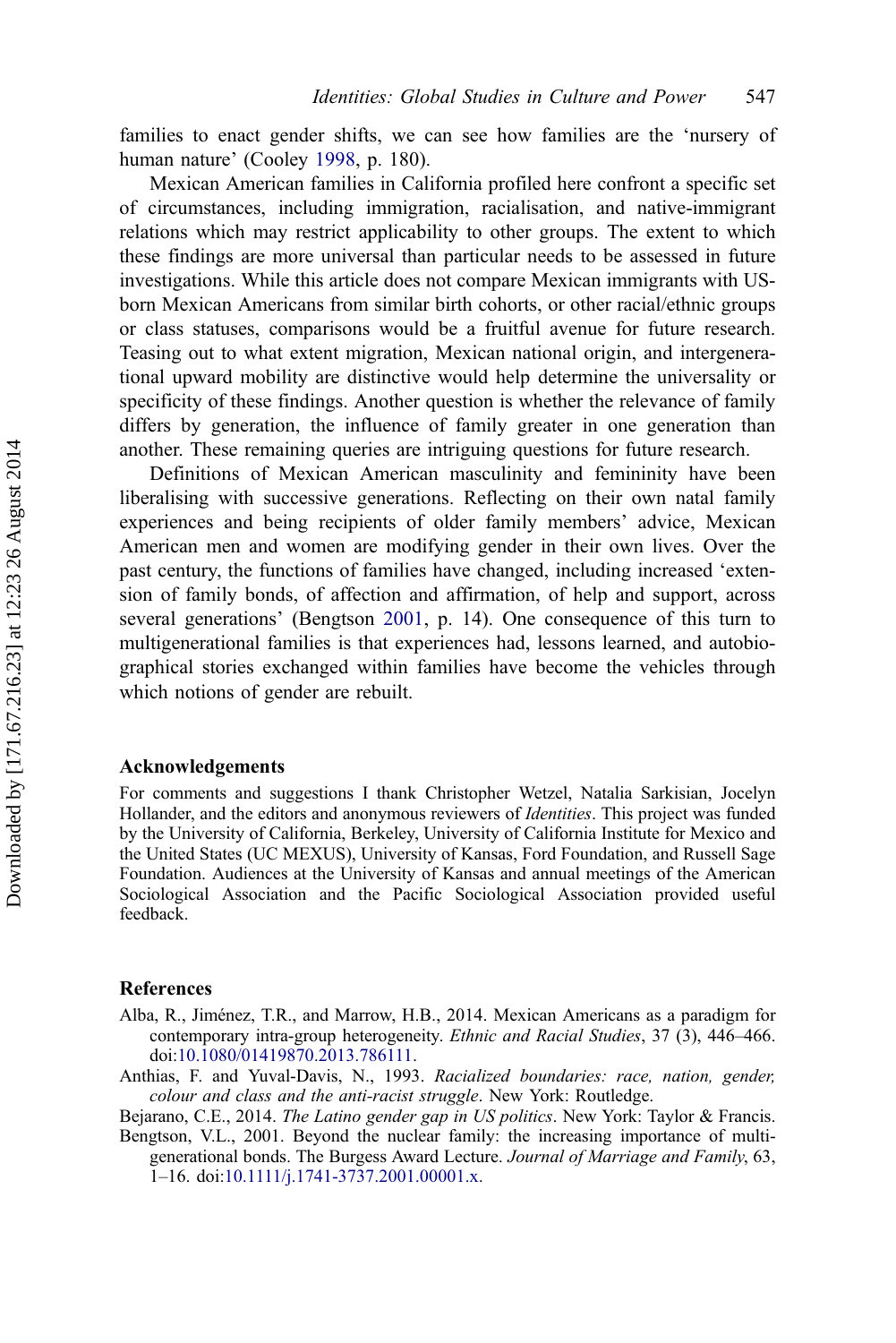- <span id="page-18-0"></span>Bolzendahl, C. and Myers, D., 2004. Feminist attitudes and support for gender equality: opinion change in women and men, 1974–1998. Social Forces, 83 (2), 759–789. doi:[10.1353/sof.2005.0005](http://dx.doi.org/10.1353%2Fsof.2005.0005).
- Carlson, D.L. and Knoester, C., 2011. Family structure and the intergenerational transmission of gender ideology. Journal of Family Issues, 32 (6), 709–734. doi:[10.1177/](http://dx.doi.org/10.1177%2F0192513X10396662) [0192513X10396662.](http://dx.doi.org/10.1177%2F0192513X10396662)
- Charmaz, K. and Mitchell, R.G., 2001. Grounded theory in ethnography. In: P. Atkinson, et al., eds. Handbook of ethnography. Thousand Oaks, CA: Sage, 160–174.
- Chodorow, N.J., 1999. The power of feelings. New Haven, CT: Yale University Press.
- Ciabattari, T., 2001. Changes in men's conservative gender ideologies: cohort and period influences. Gender & Society, 15 (4), 574–591. doi[:10.1177/089124301015004005](http://dx.doi.org/10.1177%2F089124301015004005).
- Collins, R., 1988. The micro contribution to macro sociology. Sociological Theory, 6 (2), 242–253. doi[:10.2307/202118](http://dx.doi.org/10.2307%2F202118).
- Coltrane, S., 1996. Family man: fatherhood, housework, and gender equity. New York: Oxford University Press.
- Coltrane, S., Parke, R.D., and Adams, M., 2004. Complexity of father involvement in lowincome Mexican American families. Family Relations, 53 (2), 179–189.
- Connell, R.W., 2005. Change among the gatekeepers: men, masculinities, and gender equality in the global arena. Signs, 30 (3), 1801–1825. doi:[10.1086/427525](http://dx.doi.org/10.1086%2F427525).
- Contratto, S., 1987. Father presence in women's psychological development. In: J. Rabow, G.M. Platt, and M.S. Goldman, eds. Advances in psychoanalytic sociology. Malabar, FL: Krieger, 138–157.
- Cooley, C.H., 1998. On self and social organization. University of Chicago Press.
- Cunningham, M., 2001. The influence of parental attitudes and behaviors on children's attitudes toward gender and household labor in early adulthood. Journal of Marriage and Family, 63 (1), 111–122. doi[:10.1111/j.1741-3737.2001.00111.x](http://dx.doi.org/10.1111%2Fj.1741-3737.2001.00111.x).
- Daly, K., 1993. Reshaping fatherhood: finding the models. Journal of Family Issues, 14 (4), 510–530. doi:[10.1177/019251393014004003.](http://dx.doi.org/10.1177%2F019251393014004003)
- Deutsch, F.M., 2007. Undoing gender. Gender & Society, 21 (1), 106–127. doi:[10.1177/](http://dx.doi.org/10.1177%2F0891243206293577) [0891243206293577.](http://dx.doi.org/10.1177%2F0891243206293577)
- Dreby, J., 2010. Divided by borders: Mexican migrants and their children. Berkeley, CA: University of California Press.
- Feagin, J.R. and Sikes, M.P., 1994. Living with racism: the black middle-class experience. Boston, MA: Beacon Press.
- Fouron, G. and Schiller, N.G., 2001. All in the family: gender, transnational migration, and the nation-state. Identities, 7 (4), 539–582. doi:[10.1080/1070289X.2001.9962678.](http://dx.doi.org/10.1080%2F1070289X.2001.9962678)
- Garcia, A.M., 1989. The development of Chicana feminist discourse, 1970–1980. Gender & Society, 3 (2), 217–238. doi[:10.1177/089124389003002004](http://dx.doi.org/10.1177%2F089124389003002004).
- Gerstel, N., 2011. Rethinking families and community: the color, class, and centrality of extended kin ties. Sociological Forum, 26 (1), 1–20. doi:[10.1111/j.1573-](http://dx.doi.org/10.1111%2Fj.1573-7861.2010.01222.x) [7861.2010.01222.x](http://dx.doi.org/10.1111%2Fj.1573-7861.2010.01222.x).
- Glaser, B.G. and Strauss, A.L., 1967. The discovery of grounded theory: strategies for qualitative research. Hawthorne: Aldine de Gruyter.
- Gonzales, A.M., 2007. Determinants of parent-child coresidence among older Mexican parents: the salience of cultural values. Sociological Perspectives, 50 (4), 561–577. doi:[10.1525/sop.2007.50.4.561](http://dx.doi.org/10.1525%2Fsop.2007.50.4.561).
- Gutmann, M.C., 1997. The meanings of macho: changing Mexican male identities. In: L. Lamphere, H. Ragoné, and P. Zavella, eds. Situated lives: gender and culture in everyday life. New York: Routledge, 223–234.
- Hill, S.A. and Sprague, J., 1999. Parenting in black and white families: the interaction of gender with race and class. Gender & Society, 13  $(4)$ , 480–502. doi:[10.1177/](http://dx.doi.org/10.1177%2F089124399013004004) [089124399013004004.](http://dx.doi.org/10.1177%2F089124399013004004)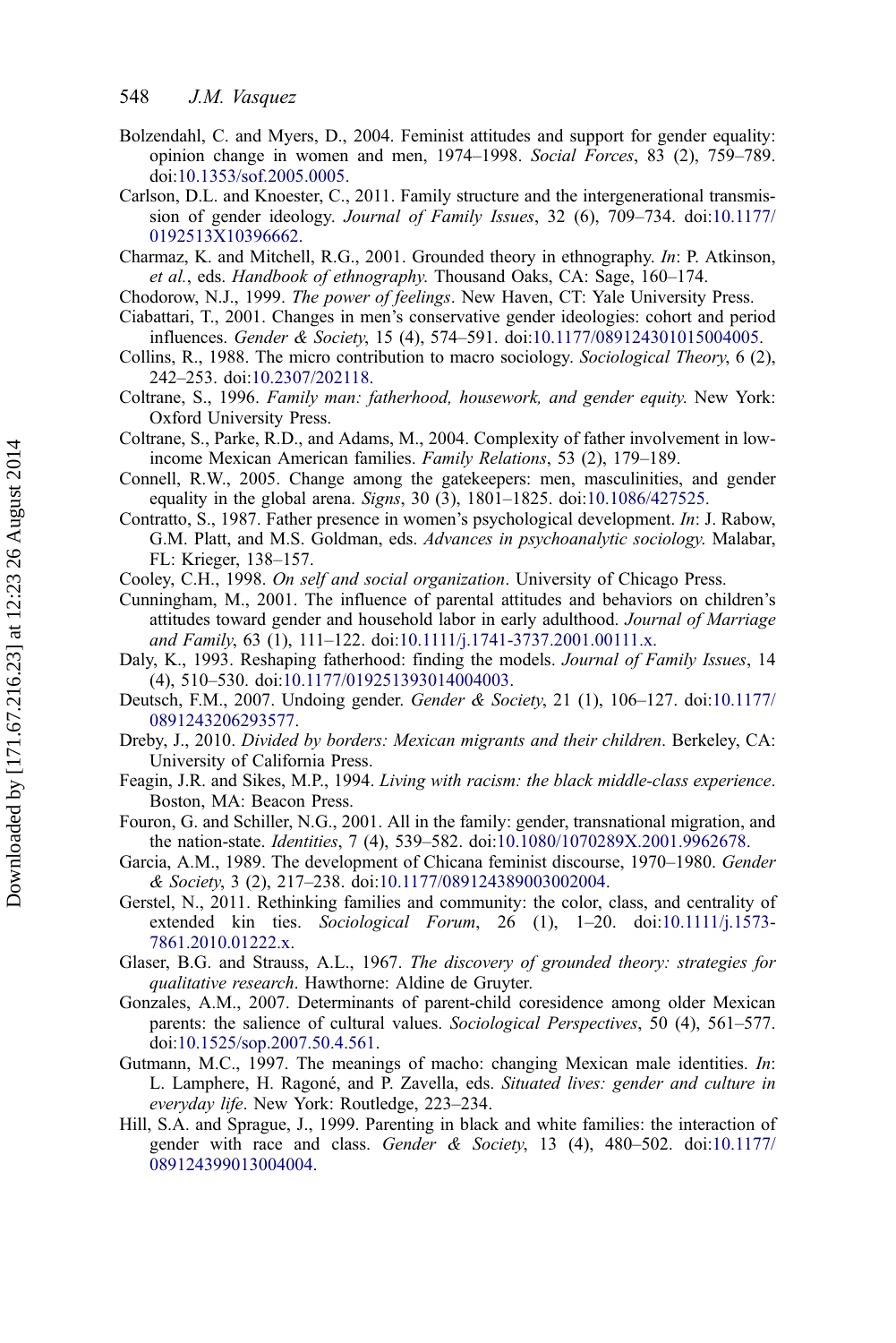- <span id="page-19-0"></span>Hirsch, J.S., 2003. A courtship after marriage: sexuality and love in Mexican transnational families. Berkeley: University of California Press.
- Hochschild, A.R., 1989. The second shift: working parents and the revolution at home. New York: Viking.
- Hochschild, A.R., 2003. The commercialization of intimate life: notes from home and work. Berkeley: University of California Press.
- Hollander, J.A., 2002. Resisting vulnerability: the social reconstruction of gender in interaction. Social Problems, 49 (4), 474–496. doi:[10.1525/sp.2002.49.4.474](http://dx.doi.org/10.1525%2Fsp.2002.49.4.474).
- Hollander, J.A. Changing interaction, changing gender: self-defense training and gender transformation. Working paper.
- Hondagneu-Sotelo, P., 1994. Gendered transitions: Mexican experiences of immigration. Berkeley: University of California Press.
- Hondagneu-Sotelo, P. and Messner, M., 1997. Gender displays and men's power: the 'new man' and the Mexican immigrant man. In: M. Gergen and S. Davis, eds. Toward a new psychology of gender. Florence, KY: Routledge, 503–520.
- Hurtado, A. and Sinha, M., 2008. More than men: Latino feminist masculinities and intersectionality. Sex Roles, 59 (5–6), 337–349. doi[:10.1007/s11199-008-9405-7.](http://dx.doi.org/10.1007%2Fs11199-008-9405-7)
- Knight, G.P., et al., 2011. The familial socialization of culturally related values in Mexican American families. Journal of Marriage and Family, 73 (5), 913-925. doi:[10.1111/](http://dx.doi.org/10.1111%2Fj.1741-3737.2011.00856.x) [j.1741-3737.2011.00856.x.](http://dx.doi.org/10.1111%2Fj.1741-3737.2011.00856.x)
- Lareau, A., 2002. Invisible inequality: social class and childrearing in black families and white families. American Sociological Review, 67 (5), 747–776. doi:[10.2307/](http://dx.doi.org/10.2307%2F3088916) [3088916](http://dx.doi.org/10.2307%2F3088916).
- Lareau, A., 2003. Unequal childhoods: class, race, and family life. Berkeley: University of California Press.
- Lester Murad, N.L., 2005. The politics of mothering in a 'mixed' family: an autoethnographic exploration. Identities, 12, 479–503. doi:[10.1080/10702890500332642](http://dx.doi.org/10.1080%2F10702890500332642).
- Lofland, J. and Lofland, L., 1995. Analyzing social settings: a guide to qualitative observation and analysis. Belmont, CA: Wadsworth.
- Mirandé, A., 1997. Hombres y Machos: Masculinity and Latino Culture. Boulder, CO: Westview Press.
- Peña, M., 1998. Class, gender, and machismo. In: M.S. Kimmel and M.A. Messner, eds. Men's lives. Boston, MA: Allyn and Bacon, 273–284.
- Pyke, K., 1996. Class-based masculinities: the interdependence of gender, class, and interpersonal power. Gender & Society, 10 (5), 527–549. doi:[10.1177/](http://dx.doi.org/10.1177%2F089124396010005003) [089124396010005003.](http://dx.doi.org/10.1177%2F089124396010005003)
- Rios, V.M., 2011. Punished: policing the lives of black and Latino boys. New York: University Press.
- Rothman, B.K., 1989. Recreating motherhood: ideology and technology in a patriarchal society. New York: Norton.
- Sarkisian, N., Gerena, M., and Gerstel, N., 2007. Extended family integration among Euro and Mexican Americans: ethnicity, gender, and class. Journal of Marriage and Family, 69 (February), 40–54. doi[:10.1111/j.1741-3737.2006.00342.x.](http://dx.doi.org/10.1111%2Fj.1741-3737.2006.00342.x)
- Segura, D.A. and Pierce, J.L., 1993. Chicana/o family structure and gender personality: chodorow, familism, and psychoanalytic sociology revisited. Signs, 19 (1), 62–91. doi:[10.1086/494862](http://dx.doi.org/10.1086%2F494862).
- Smith, R.C., 2006. Mexican New York: the transnational lives of new immigrants. Berkeley: University of California Press.
- Snarey, J., 1993. How fathers care for the next generation: a four-decade study. Cambridge, MA: Harvard University Press.
- Thorne, A., 2000. Personal memory telling and personality development. Personality  $\&$ Social Psychology Review, 4 (1), 45–56. doi:[10.1207/S15327957PSPR0401\\_5.](http://dx.doi.org/10.1207%2FS15327957PSPR0401_5)